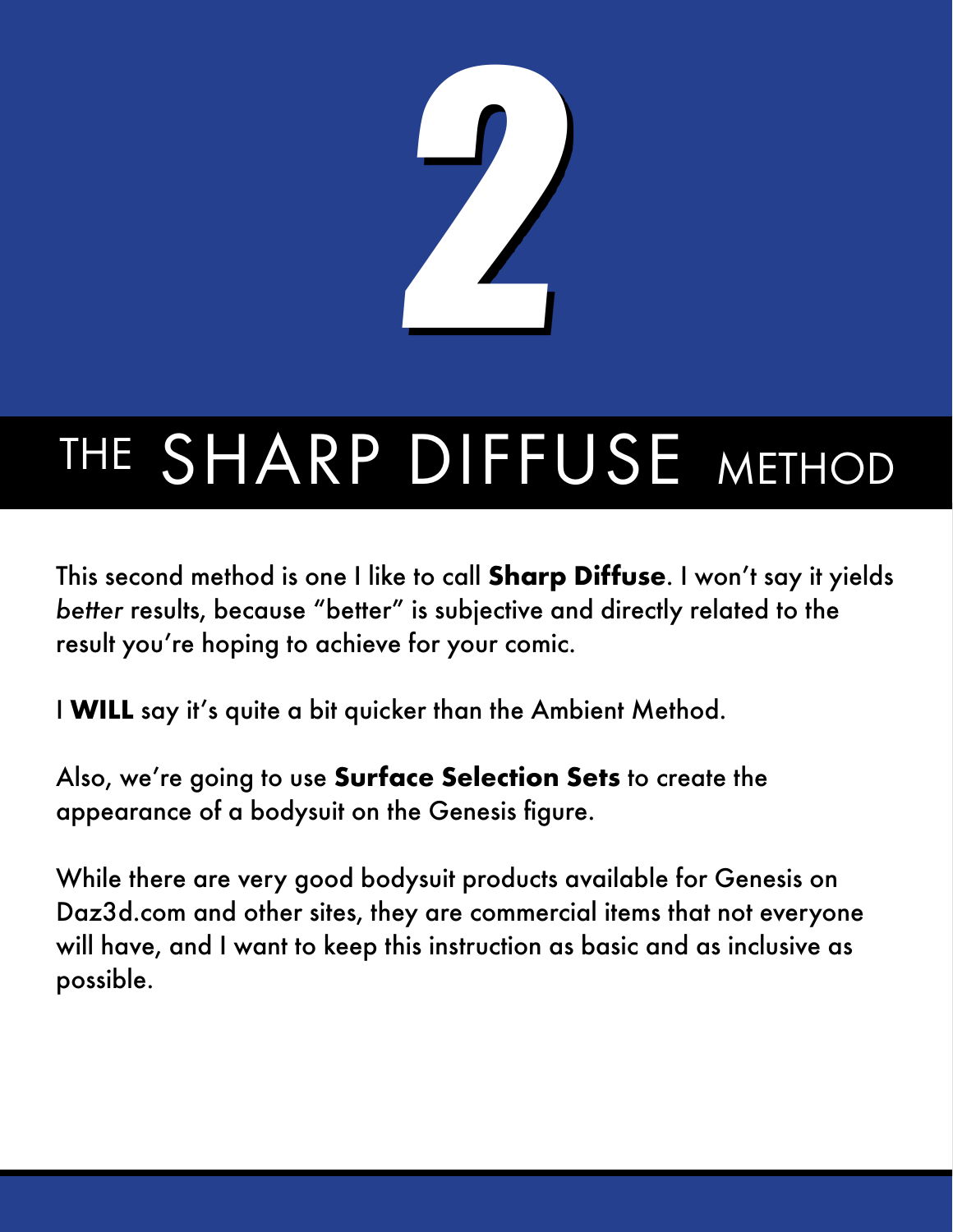#### **PART ONE - Apply UberSurface Shader**

To start, load up a completely new Daz Studio scene by choosing  $File > New from$ the top menu bar.

Next, we'll load the Basic Male Genesis figure. Begin by going to your Content Library tab, then navigate to DAZ Studio Formats  $>$  My Library  $>$  People  $>$ Genesis > Characters > and double-click the Basic Male icon in the bottom window. If you don't find your Genesis here, you can search for "Basic Male" in the search field at the top of the Content Library tab and his icon should show up in the bottom pane.

The Basic Male figure should now be loaded in your viewport.

Usually the figure will be selected when you load it, but if it isn't, just click the figure in your viewport, or you can open the Scene tab on the left and make sure "Genesis" is selected.

With Genesis selected, make sure the *Surfaces* tab is visible on the right hand side. [FIGURE 01] Just like in the Ambient Method, we're going to change all of the surfaces over to the Uber Surface Shader



Figure 01: Genesis selected in Scene tab and all surfaces selected in Surfaces tab.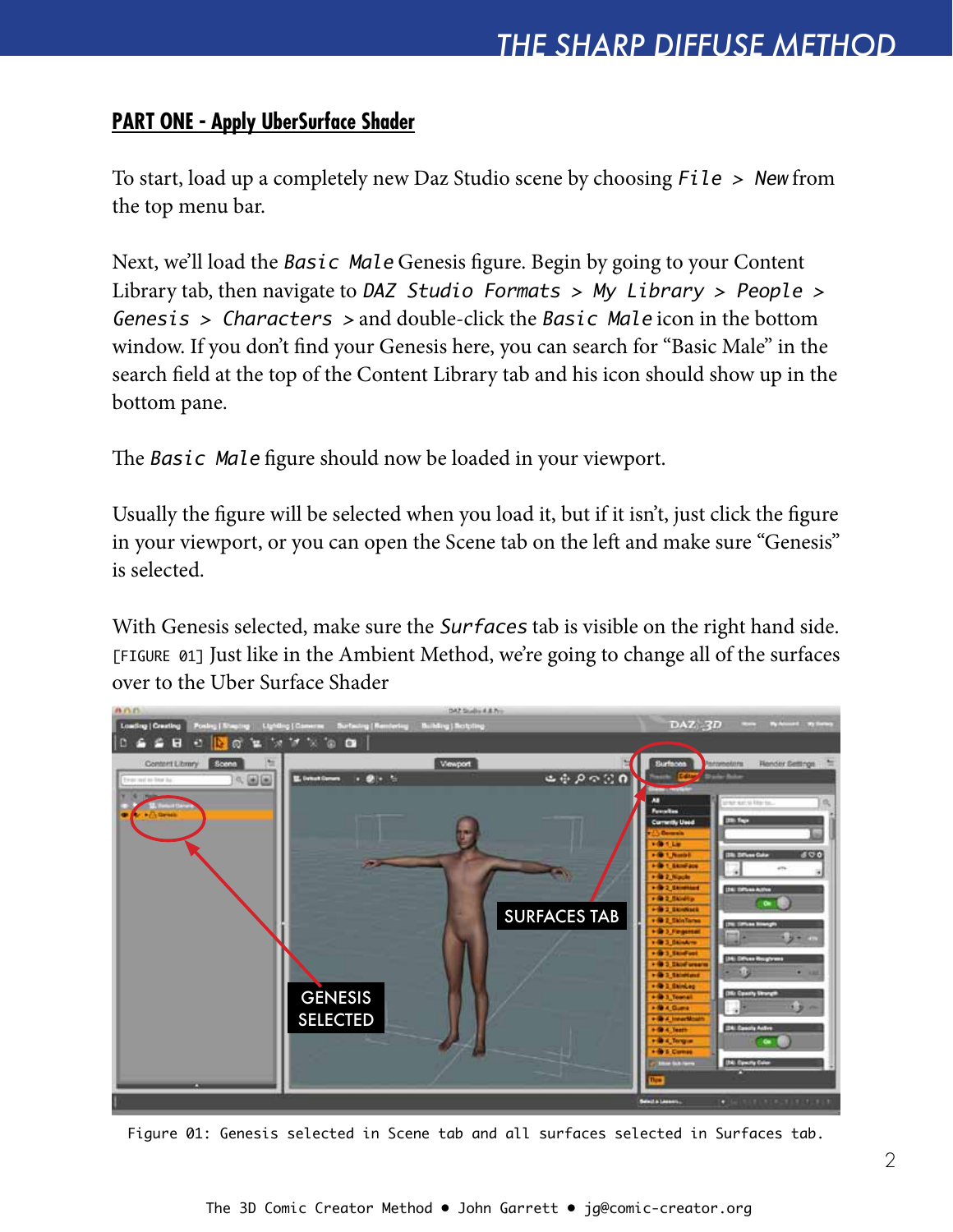The steps are:

1. In the Surfaces tab, click on "Genesis" to select all surfaces.

2. Apply the UberSurface shader. Switch from your Scene tab back to your Content Library tab, then click DAZ Studio Formats > My Library > Shader Presets > omnifreaker > UberSurface Base (it may be listed as "!UberSurface Base"). If you can't find it, type "ubersurface" in the search panel at the top of the Content Library, and you should see the icon listed as one of the results below (it's a red teapot in my install). [FIGURE 02]



Figure 02: Ubersurface shader icon in the Content Library tab

3. COMMAND Double-Click on the Mac (CONTROL Double-Click on PC) on the UberSurface Base icon. This will cause a small dialogue box to pop up called Material Preset Load Options.

4. In the Material Preset Load Options, change the "Images" drop-down menu from "Replace" to "Ignore" and click the "Accept" button.

Now all the surfaces on Genesis should be using the UberSurface shader.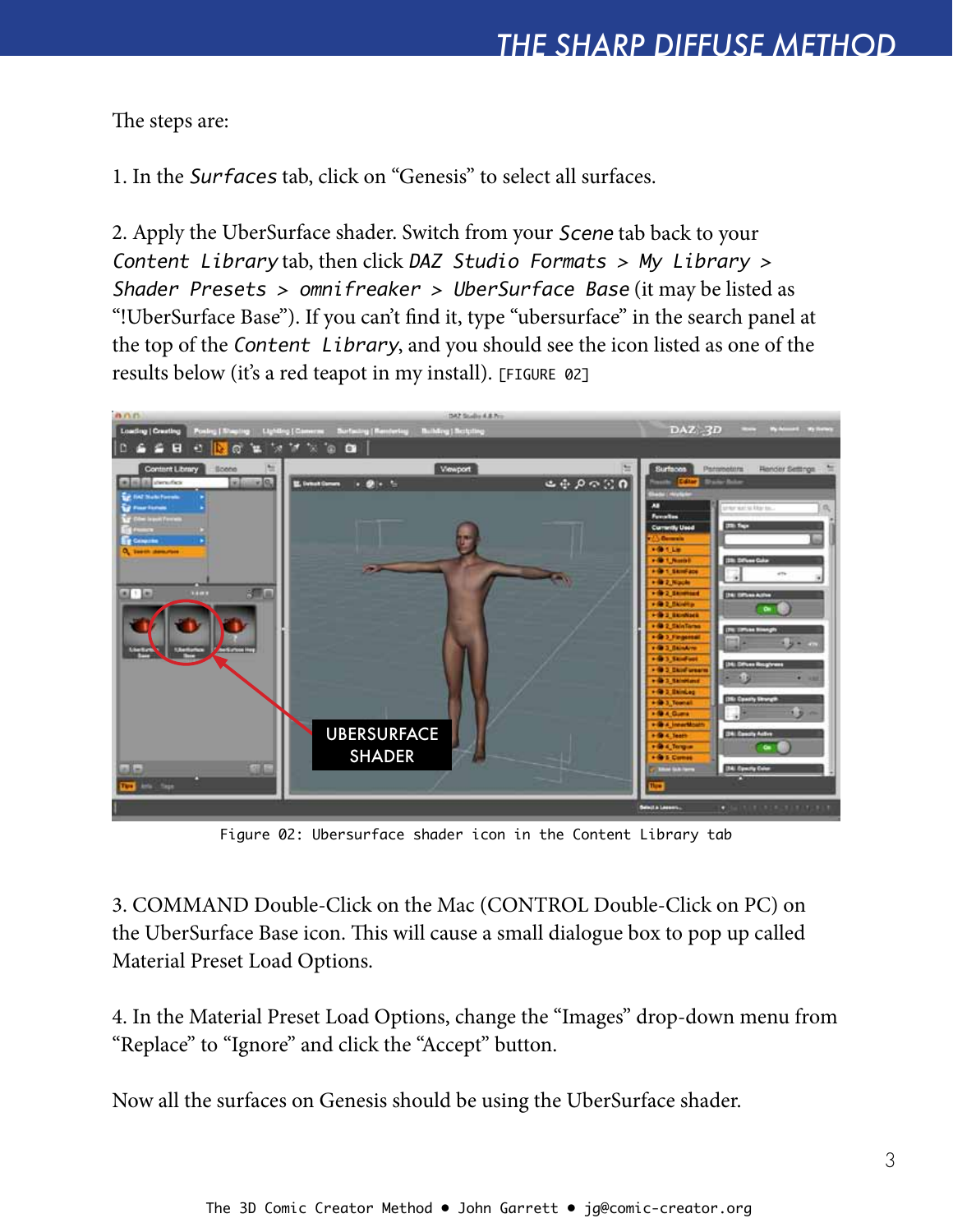You should now see the shader at the top of the Surfaces tab on the right listed as "omUberSurface" instead of "omHumanSurface", "DAZ Studio default", or "<Multiple>" as it was previously. [FIGURE 03]



Figure 03: Ubersurface shader now applied to all surfaces.

#### **PART TWO - Surface Selection Sets**

Technically, part two is optional, but I'm putting it in here because it speeds things up in the long run. The Selection Sets help us group sometimes disparate surfaces together for quick editing in the Surfaces tab.

The steps to create Surface Selection Sets are:

1. Select Genesis in the Scene tab on the left.

2. In the Surfaces tab on the right, click the flyout menu (top right) and then choose Edit Surface Selection Set(s)... from the menu. [FIGURE 04]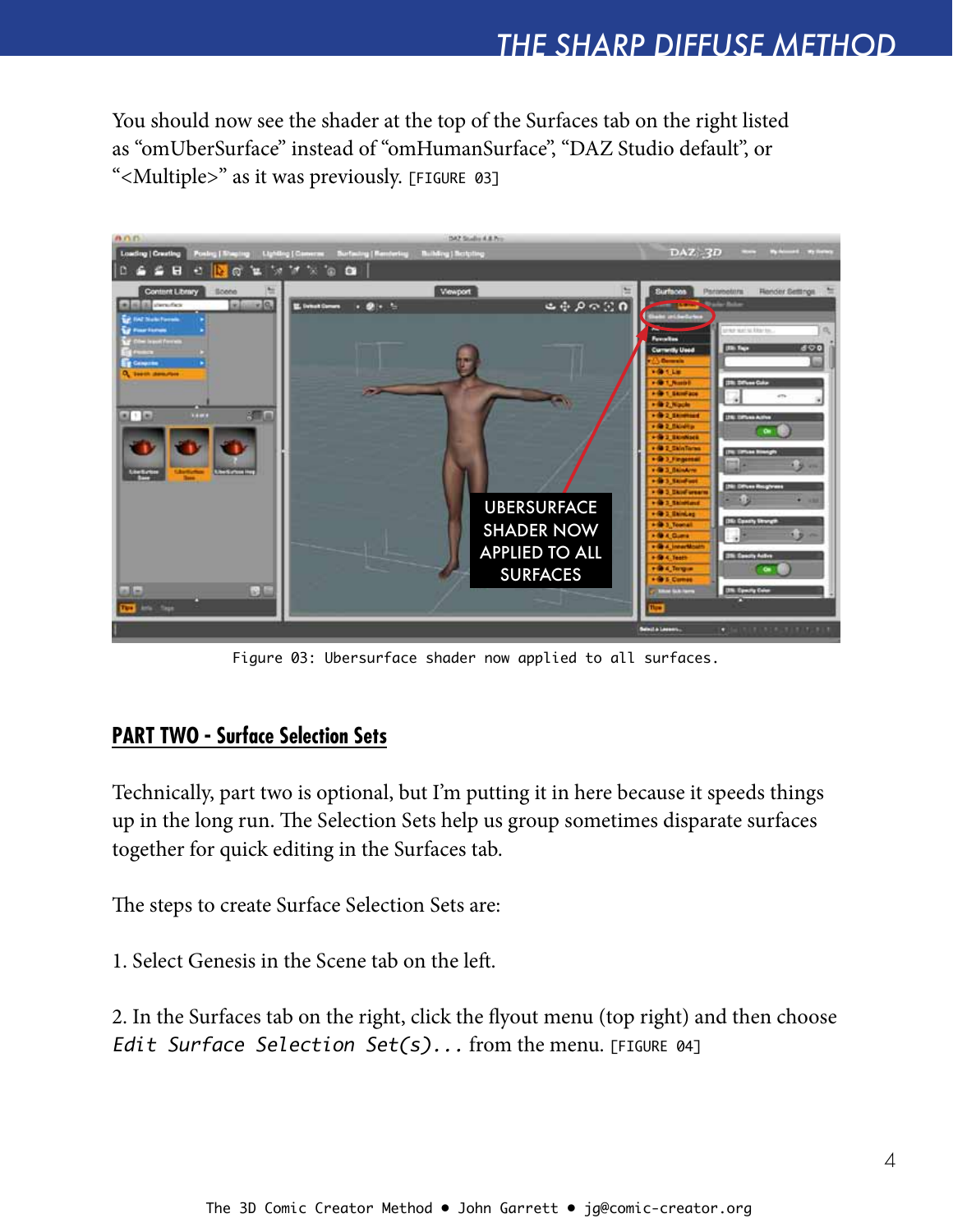

Figure 04: The 'Edit Surface Selection Sets...' menu item.

3. In the resulting "Material Selection Set Editor" window, click the "Add..." button on the bottom left. Then give the set the name "01-Face" in the field that pops up and click the "Ok" button. You should now see your Selection Set listed in the right column. [FIGURE 05]

4. Select your newly created set on the left, then on the right click the checkboxes ON for these specific boxes:

1\_Lip 1\_Nostril 1\_SkinFace

The boxes you check will only be assigned if the Surface Set to the left is highlighted at the time, so make sure you have the selection set highlighted. [FIGURE 06]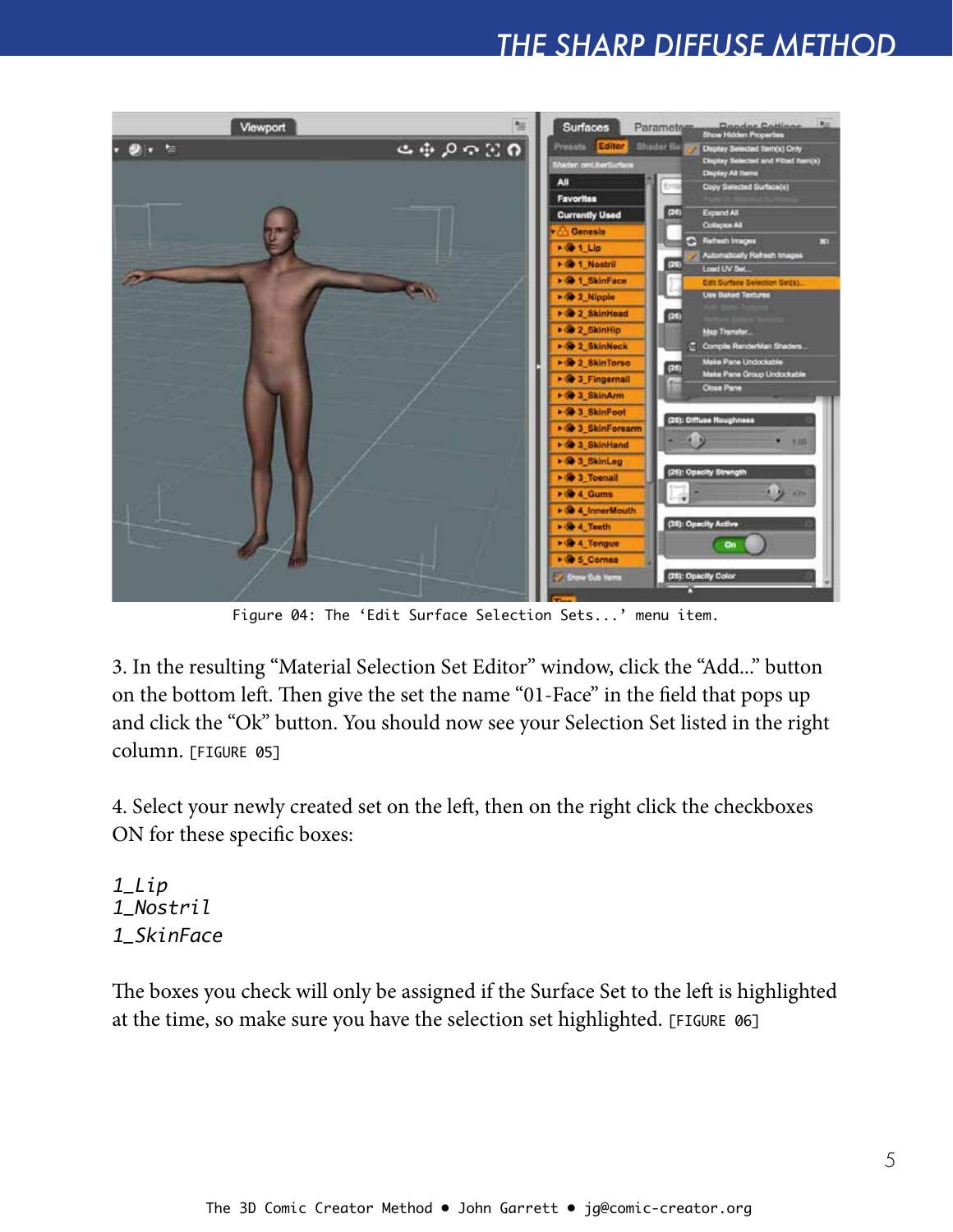| 000              | <b>Material Selection Set Editor</b>                                                                                                                                                                                                                                                                                                                                                                                                                                                      | 000                                          | Material Selection Set Editor                                                                                                                                                                                                                                                                                                                                                                                                                                                                              |
|------------------|-------------------------------------------------------------------------------------------------------------------------------------------------------------------------------------------------------------------------------------------------------------------------------------------------------------------------------------------------------------------------------------------------------------------------------------------------------------------------------------------|----------------------------------------------|------------------------------------------------------------------------------------------------------------------------------------------------------------------------------------------------------------------------------------------------------------------------------------------------------------------------------------------------------------------------------------------------------------------------------------------------------------------------------------------------------------|
| Selection Set(s) | $\bigoplus$ 1_Lip<br><b>Co</b> 1_Nostril<br><sup>1</sup> SkinFace<br><b>Co</b> 2 Nipple<br>2 SkinHead<br>4 2_SkinHip<br>4 2_SkinNeck<br>4 2_SkinTorso<br>3_Fingernall<br><b>4</b> 3_SkinArm<br>3 SkinFoot<br>4 3 SkinForearm<br>3_SkinHand<br>4 3_SkinLeg<br>3_Toenail<br>4 Gums<br>4_InnerMouth<br>$4$ Teeth<br>4_Tongue<br><b>S</b> Cornea<br>$\sqrt{9}$ 5_Iris<br><b>4</b> 5 Lacrimal<br><b>S_Pupil</b><br>$\overline{\text{4}}$ 5 Sciera<br>6 Eyelash<br>$\sqrt{2}$ 7_Tear<br>Romova) | Selection Set(s)<br><b>In</b> 01-Face<br>Add | $\frac{1}{2}$ $\frac{1}{2}$ $\frac{1}{2}$ $\frac{1}{2}$<br><b>4</b> 1_Nostril<br><b>Co</b> 1 SkinFace<br><b>Co</b> 2 Nipple<br>4 2 SkinHead<br>4 2_SkinHip<br>2_SkinNeck<br>2_SkinTorso<br>3_Fingernall<br><b>4</b> 3_SkinArm<br>3 SkinFoot<br>4 3 SkinForearm<br>3_SkinHand<br>4 3_SkinLeg<br>3_Toenail<br>4 Gums<br>4_InnerMouth<br>4 Teeth<br>4_Tongue<br><b>S_Comea</b><br>$\sqrt{6}$ 5_Iris<br><b>4</b> 5 Lacrimal<br><b>S</b> Pupil<br><b>4</b> 5_Sclera<br>6 Eyelash<br>$\sqrt{2}$ 7_Tear<br>Remove |
| $k$ ?            | Accept                                                                                                                                                                                                                                                                                                                                                                                                                                                                                    | $k$ ?<br>Cancel                              | Accept<br>Cancel                                                                                                                                                                                                                                                                                                                                                                                                                                                                                           |



Once these all have checks in their boxes, click the "Accept" button on the bottom right.

5. Now in the Surfaces tab, you should see your Surfaces Set named "Face" listed directly under Genesis, and above the default "Surfaces" heading. If you expand the default Surfaces, then select your "Face" set, you'll see that it automatically selects those separate surfaces under the default heading. [FIGURE 07]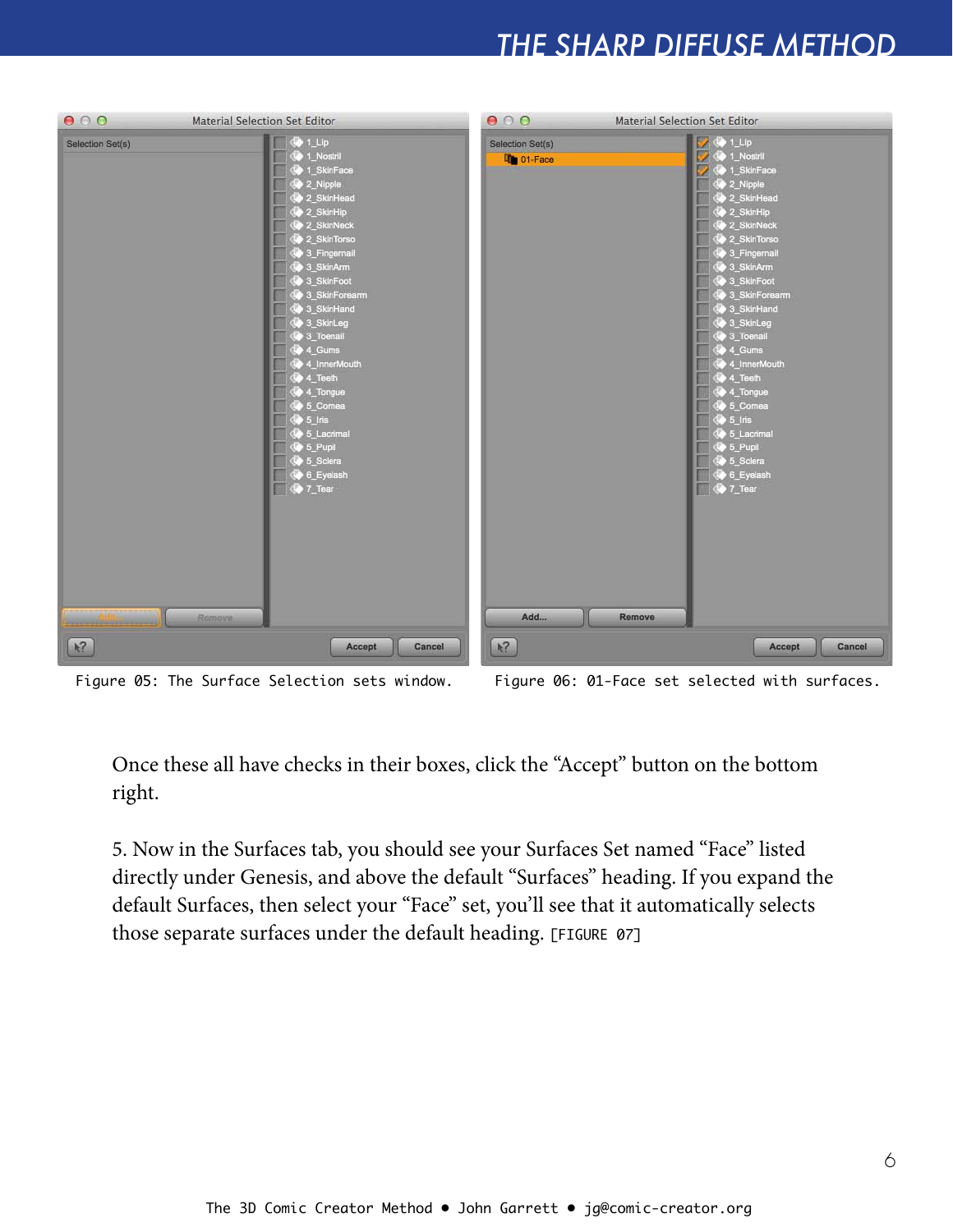

Figure 07: Surface Selection Set in action in the Surfaces tab.

So as you can see, this makes a bunch of separate surfaces that need to have the same settings easier to select and edit. This way you can select them with one click instead of several shift-clicks every time you need to change them.

6. To create our remaining Selection Sets, repeat the above steps, naming your new set "02-Head". Then add the following surfaces to this one:

#### 2\_SkinHead

#### 2\_SkinNeck

7. Repeat the above steps yet again, naming your new set "03-Eyes". Add every surface with a "5" at the beginning. So "5\_Cornea" all the way to "5\_Sclera" should be added to this set. I've found you can usually leave the eyelash surface alone, unless you're going for an extreme close-up. The "7\_Tear" surface we will adjust by itself, so leave it out of the set.

8. Finally, repeat the above steps, and this time add a new set named "04-Bodysuit", then add every "3" surface from "3\_Fingernail" to "3\_Toenail", as well as the remaining "2" surfaces, which will be "2\_Nipple", "2\_SkinHip", and "2\_ SkinTorso".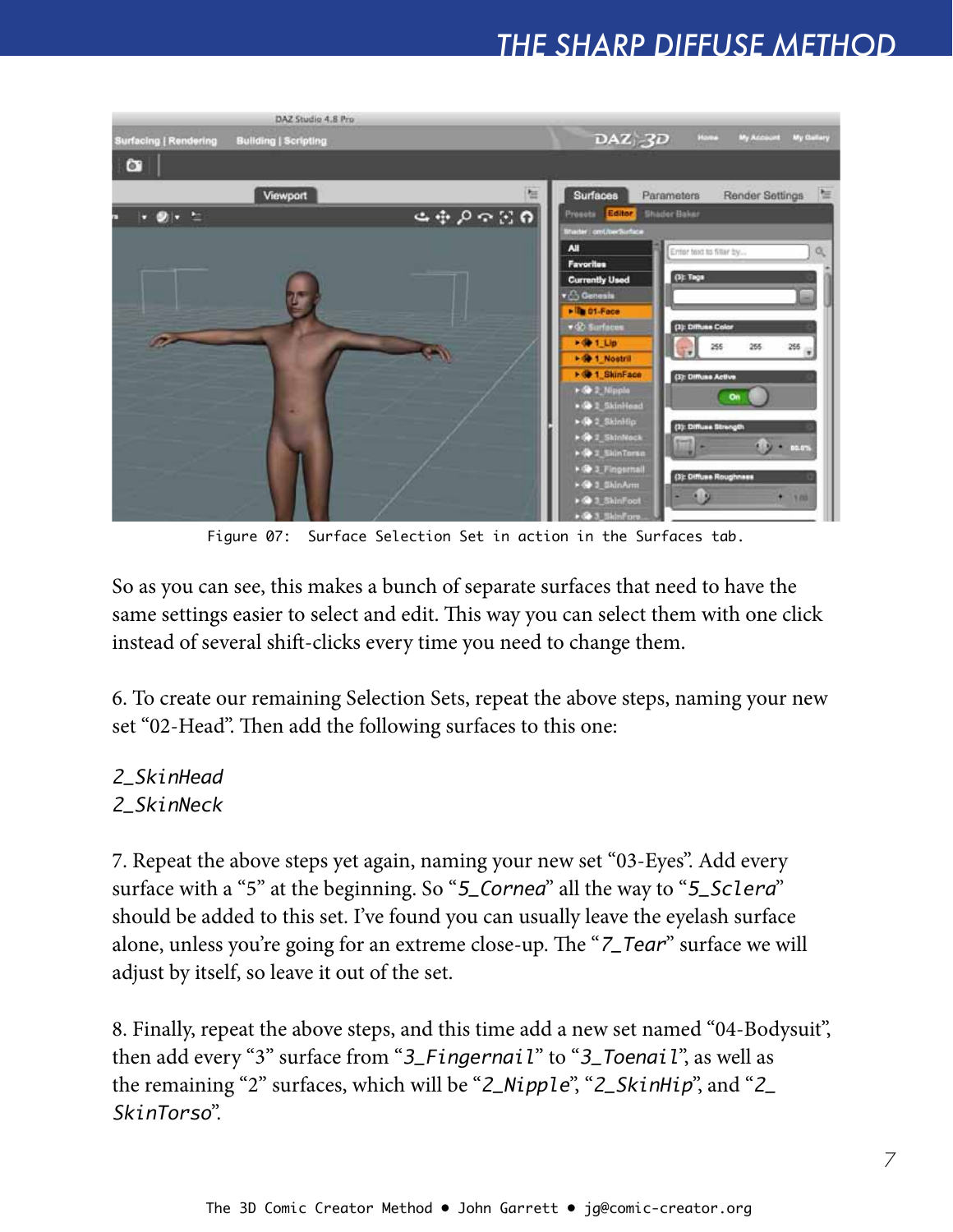For now we'll leave the "4" surfaces alone, since we won't be dealing with the inner mouth at this time.

Again, this part is completely optional, you can still edit the surfaces any way you choose, but taking a few moments to set this up can save you a lot of time down the line. You also don't need to follow my naming structure, but I like to add the numerals at the beginning because that's the order I tend to adjust the surfaces in. If you'd prefer a different sequence or setup you can always do so.

Below is how the Material Selection Set window appears with all of our sets created. [FIGURE 08]



Figure 08: Final Selection Sets window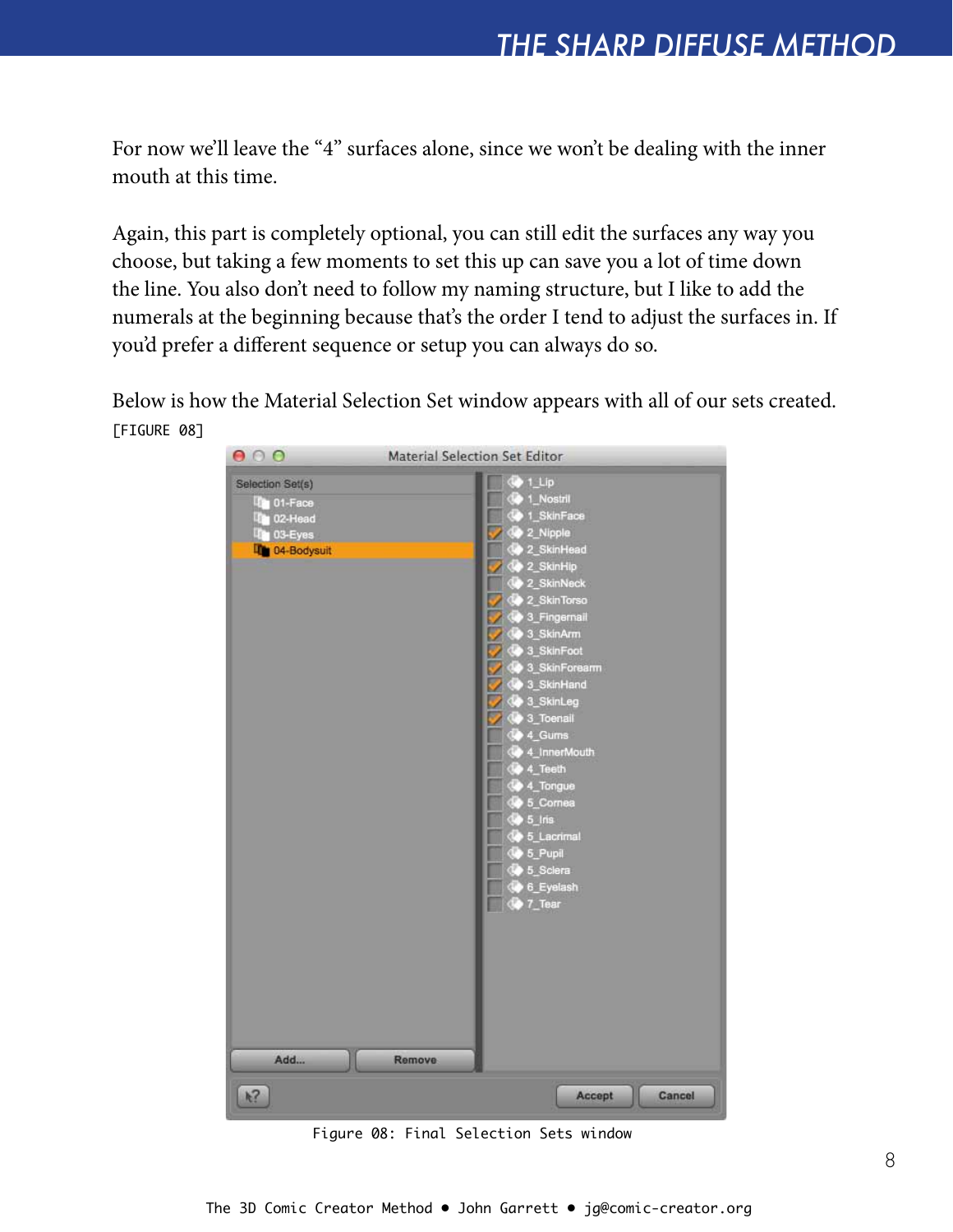#### **PART THREE - Setting the Materials**

Now it's finally time to set our materials up. What we're trying to achieve here is a flat 2-3 toned look that is similar to a lot of comic coloring these days. This will get more in-depth in just a bit, but for now we'll just set up the very basics for the materials.

We'll start with adjusting the settings that affect ALL of the surfaces:

1. Make sure Genesis is selected in your Scene tab, then select Genesis in the Surfaces tab as well.

2. On the right, scroll to the Diffuse Roughness parameter (or search for it in the field at the top of the Surfaces tab). Lower it's value all the way down to 0.

4. Scroll down to Specular Strength and raise it up to 100%

3. Next set the Glossiness slider to a value of 0%.

4. Next, scroll down to the Specular Sharpness slider and raise that all the way to 100%.

5. Finally, scroll through the whole list from top to bottom and make sure the following parameters are set to OFF:

- Bump
- Displace
- Specular2
- Ambient
- Reflection
- Fresnel
- Velvet
- Subsurface
- Translucency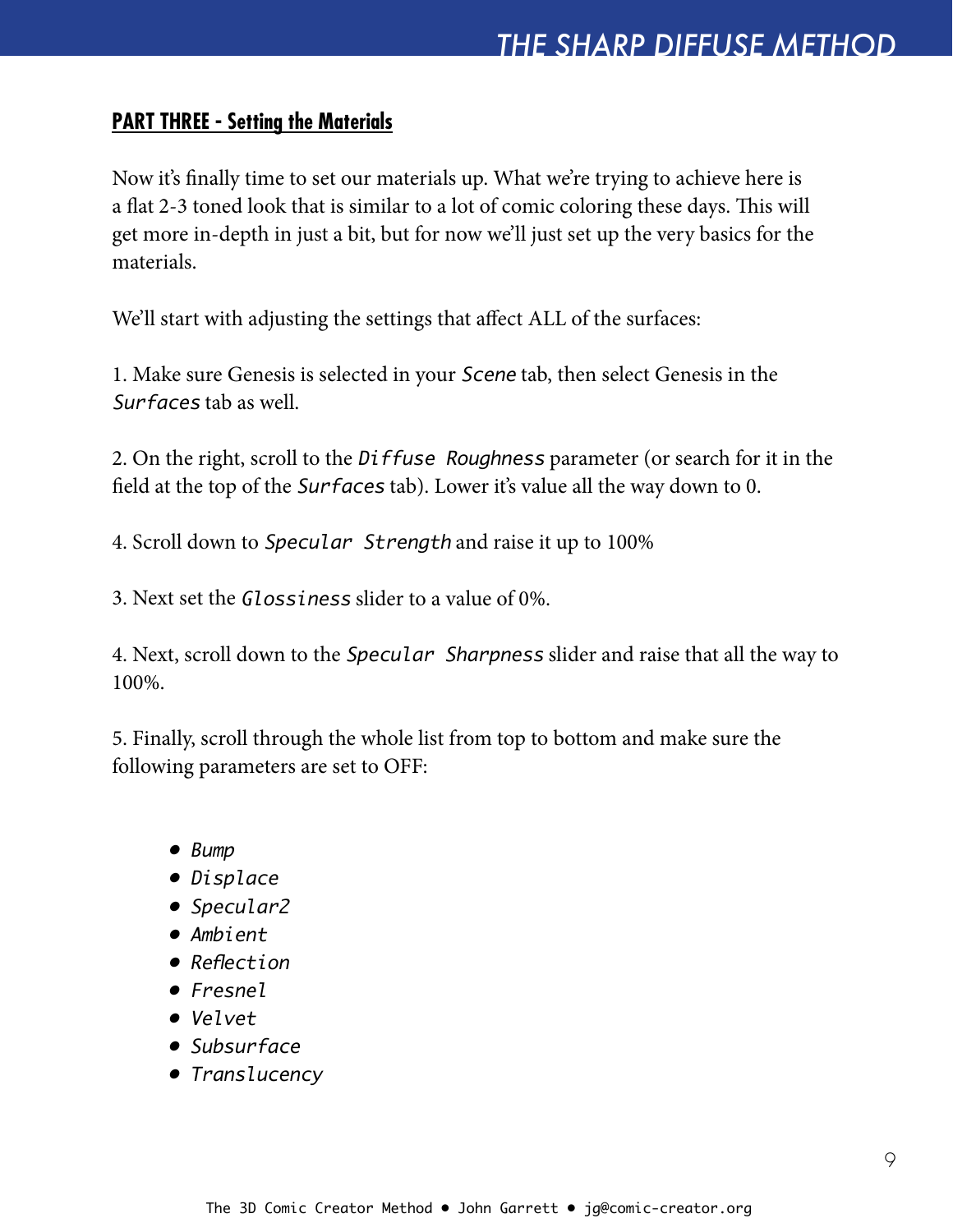Again, this is the beauty of using the UberSurface Shader. We can actually turn these channels directly off instead of having to lower all the values to zero and hope for the best. While some of these parameters can be useful to varying degrees, right now they're not needed for the basic effect we want to achieve.

To continue on, we'll just change the "Bodysuit" surface settings. With Genesis selected in your scene tab, select the "Bodysuit" surface selection set you made earlier. If you didn't make the set, select all the surfaces that start with the number "3", plus the 2\_Nipple, 2\_SkinHip and 2\_SkinTorso surfaces. [FIGURE 09]



Figure 09: Select all "Bodysuit" surfaces.

Then change the diffuse and specular surfaces to match the values below by clicking on the color bar itself. The Select Color window will open. By default, you should be in the "Color Wheel" mode. On the top of the window, click the second icon from the left, which will place you into "RGB Sliders" mode. In here, enter these numbers:

Diffuse Color:

- R: 0 G: 0
- B: 0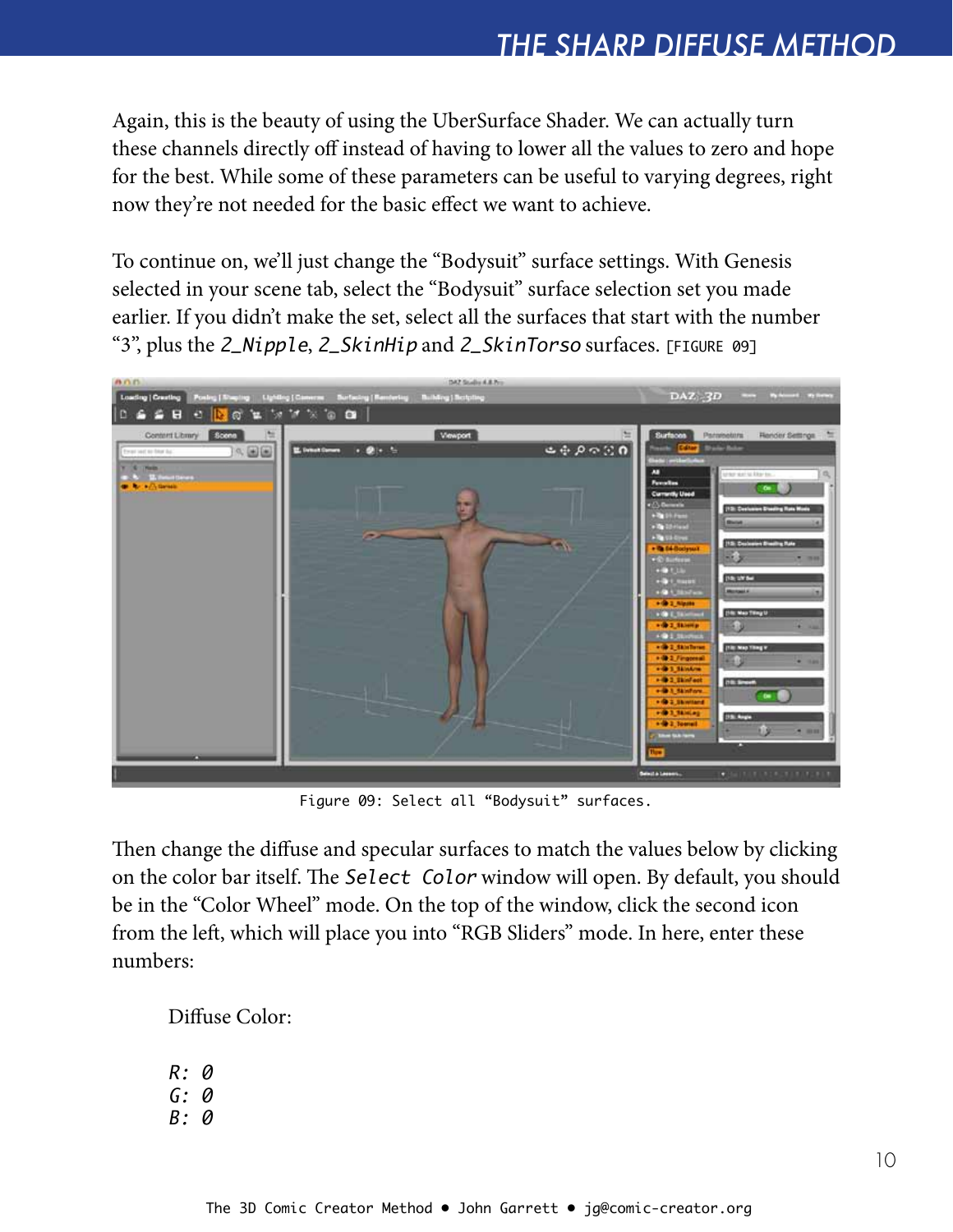Specular Color:

R: 96 G: 119 B: 127

While you're changing those values, make sure to remove the textures from those channels as well. To do this, just click on the square to the left of the color bar, and in the resulting pop-up window, select "None" towards the top of the options. That will remove the texture, leaving only color information behind. [FIGURE 10]



Figure 10: Remove the textures from the Diffuse and Specular channels.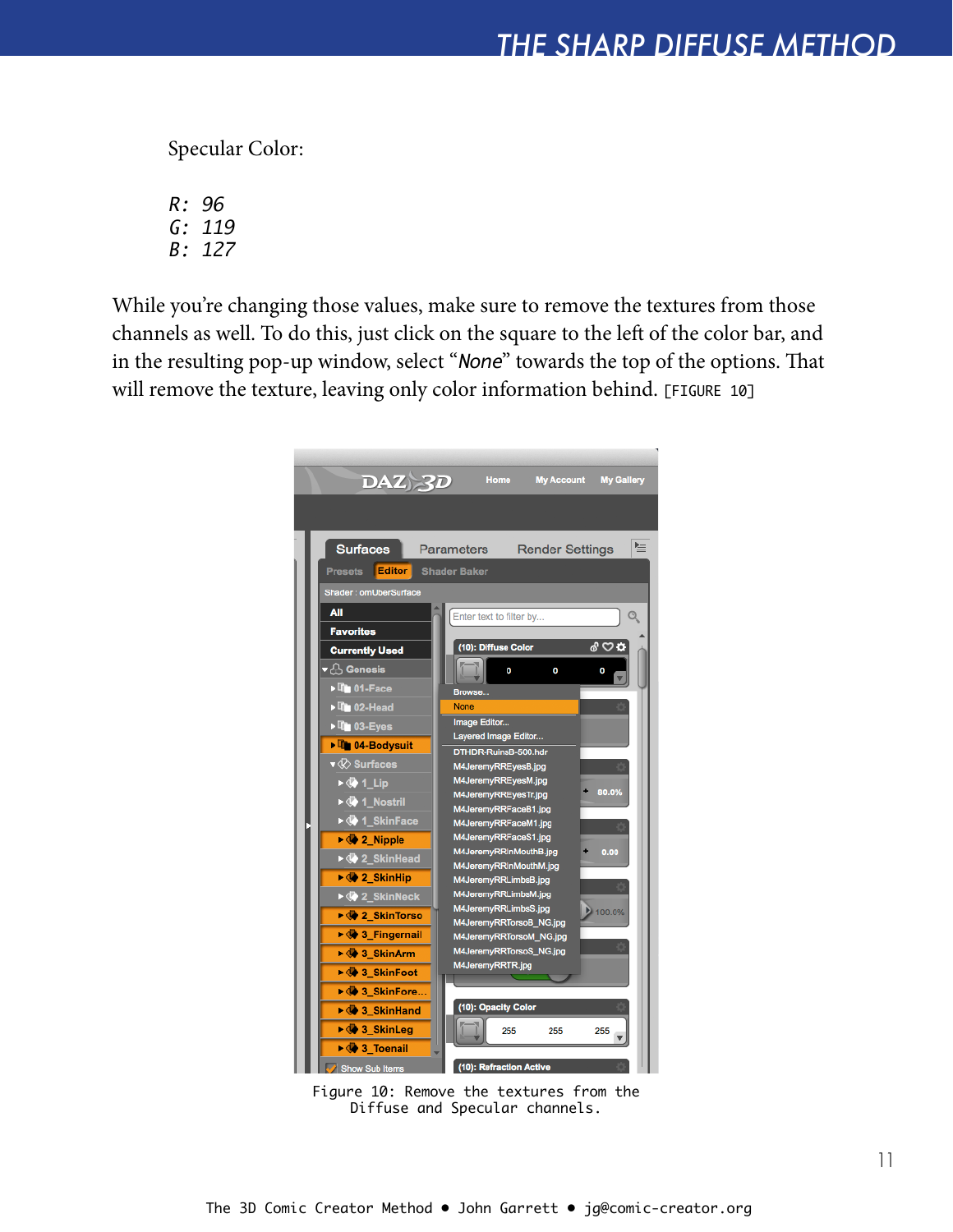Now every part of the Genesis figure except his head and neck should appear to be a light blue-gray color.

Next, we'll set up the lighting before we make a quick render.

#### **PART FOUR - The Lighting**

The lighting setup for the Sharp Diffuse method is almost the same as for the Ambient Method.

1. Add a Distant Light by going to the top menu and choosing Create > New Distant Light... (or clicking the Distant Light button in the icon bar). Accept the default settings to load it into the scene.

2. You can rotate it however you want (remember that the position of a Distant Light does not influence it's effect on the scene at all). If you want to follow my settings they are as such:

X Rotation: -187.51 Y Rotation: 95.55 Z Rotation: -145.66

You can change these values in Rotation section of the Parameters tab which is under the General  $\geq$  Transforms headings in the left column of the tab. [FIGURE 11]



Figure 11: Change the rotation of the Distant Light.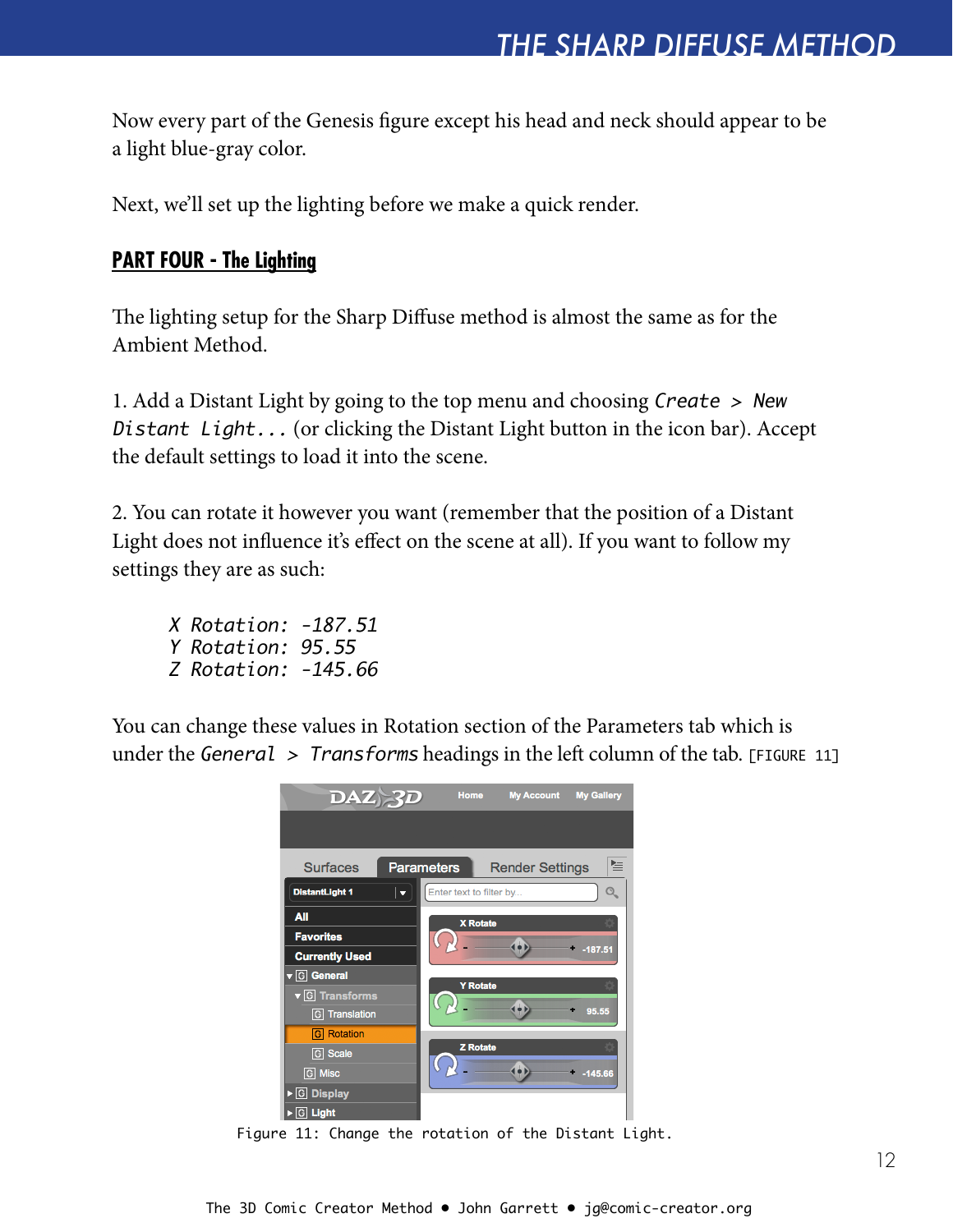Further down in the left column of the tab, click the "Light" heading, and set the "Intensity" value on the right to 70%. [FIGURE 12]



Figure 12: Change the intensity of the Distant Light.

3. Next, add another Distant Light with default settings. After it loads in the scene change it's parameters to match the following:

X Rotation: -19.71 Y Rotation: -130.57 Z Rotation: 0 Intensity: 200%

This setup is going to give us a strong light from the top right of the scene, and an even stronger rim light from the back left. [FIGURE 13]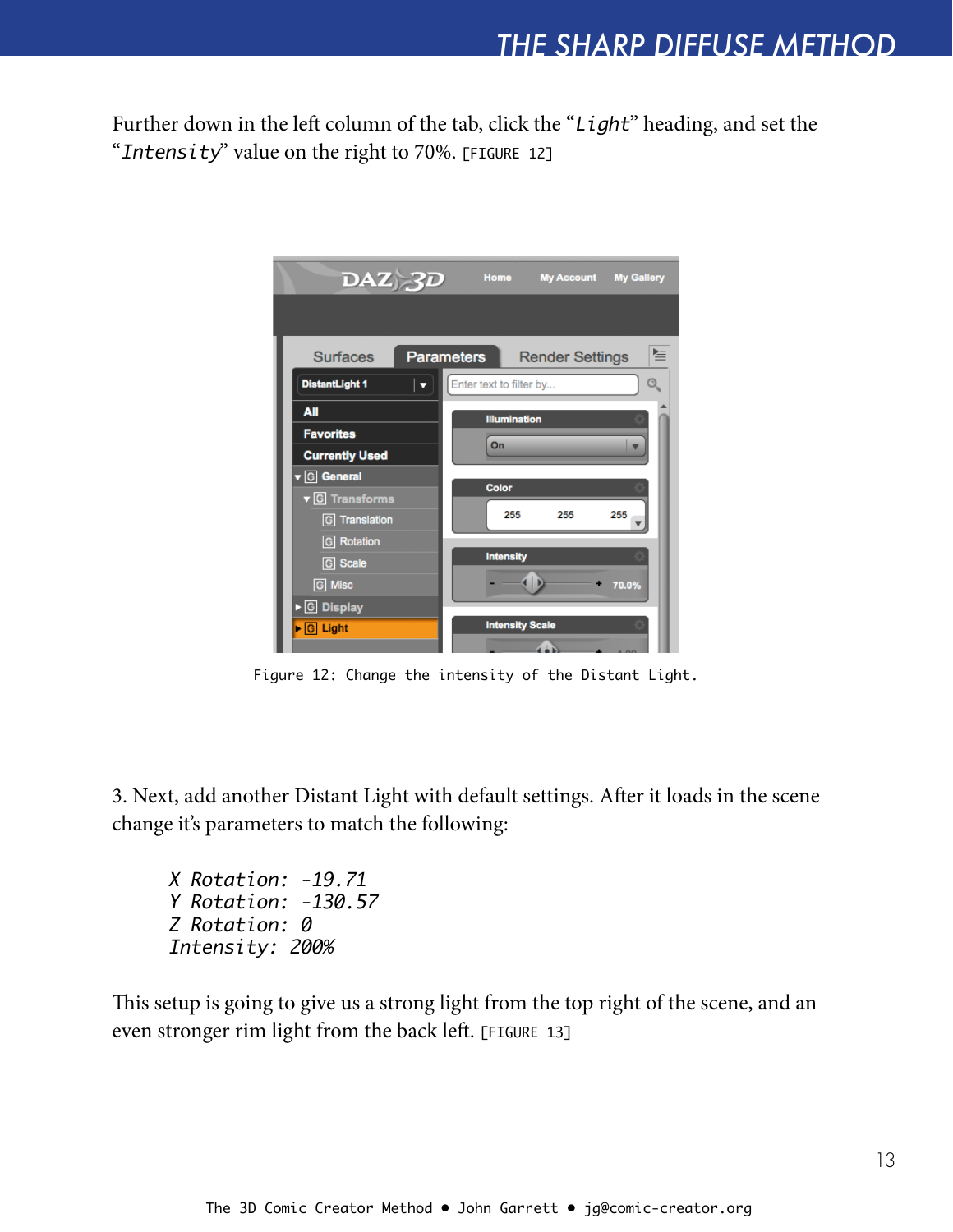

Figure 13: Add another Distant Light for backlit rim lighting effect.

Now I'd like to get closer on the figure, and just render the top part so the effects of our changes are more easily seen. If you want to get my exact image you can set your camera to my view, as well. Below are the values in the Transform section of the Parameters tab (make sure your camera is selected in the Scene tab) [FIGURE 14]:



Figure 14: Select camera and change settings to zoom in.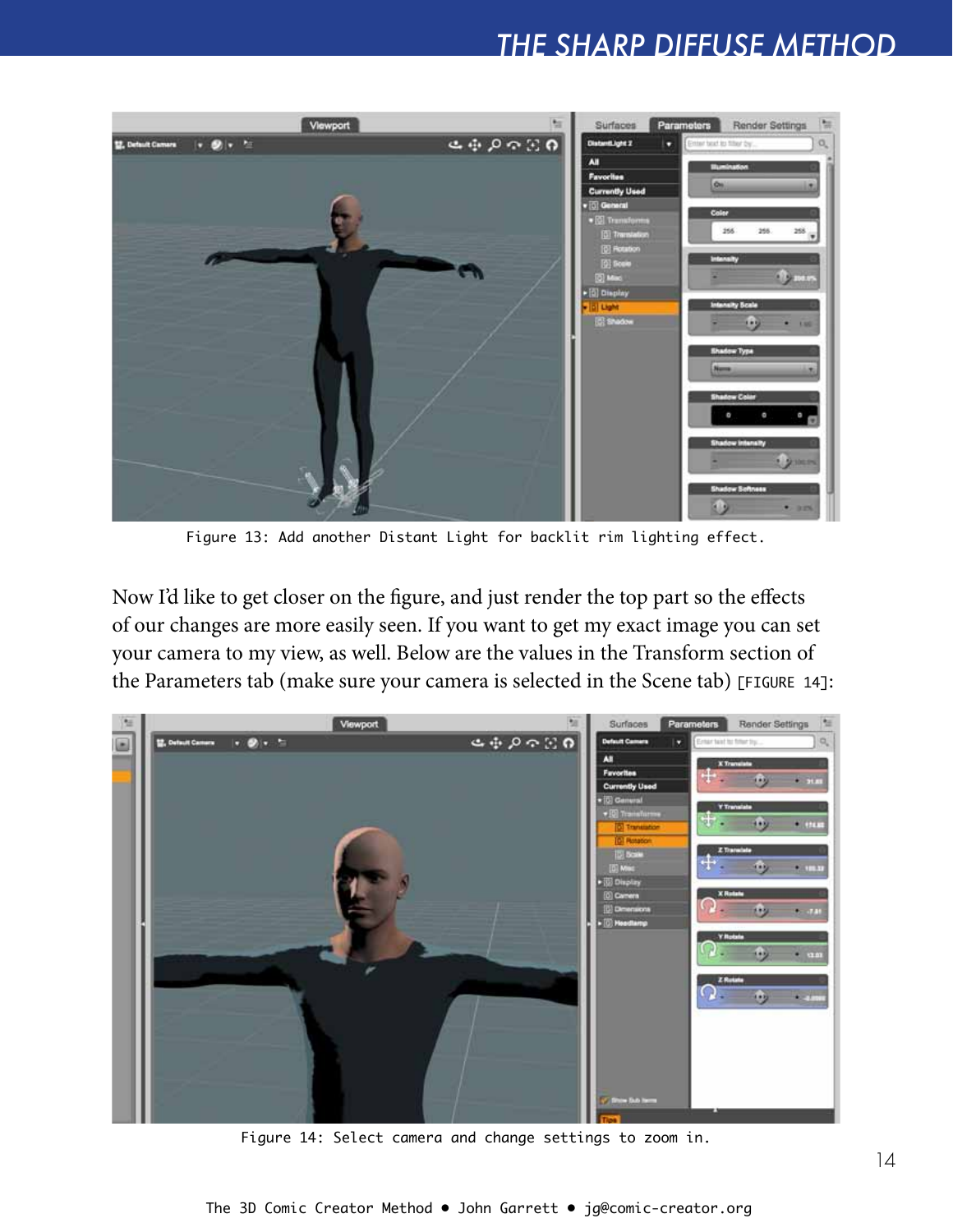[Camera Parameters settings]

X Translation: 31.85 Y Translation: 174.80 Z Translation: 150.32 X Rotation: -7.81 Y Rotation: 12.03 Z Rotation: 0

Finally, my render settings in the Render Settings tab have the pixel settings changed to 600w x 570h. [FIGURE 15]

| $\overline{\text{DAZ}}$ 3D<br>Home<br><b>My Account</b><br><b>My Gallery</b> |
|------------------------------------------------------------------------------|
|                                                                              |
| ⋐<br><b>Surfaces</b><br><b>Parameters</b><br><b>Render Settings</b>          |
| <b>C</b> Render<br>Editor<br><b>Advanced</b><br><b>Presets</b>               |
| <b>Defaults</b><br>Engine:<br><b>3Delight</b>                                |
| All<br>Enter text to filter by                                               |
| <b>Favorites</b>                                                             |
| <b>Dimension Preset (Global)</b><br><b>Currently Used</b>                    |
| $\triangleright$ <b>G</b> General<br><b>Custom</b><br>Save                   |
| <b>G</b> Progressive                                                         |
| <b>G</b> Buckets<br><b>Pixel Size (Global)</b>                               |
| <b>G</b> Sampling<br>H.<br>W:<br>600<br>570                                  |
| <b>G</b> Gain                                                                |
| <b>G</b> Gamma<br><b>Aspect Ratio (Global)</b>                               |
| <b>C</b> Shading Rate<br>W:<br>20.0<br>H:<br>19.0                            |
| <b>G</b> Filter                                                              |
| <b>Constrain Proportions (Global)</b>                                        |

Figure 15: The settings in the Render Settings tab.

If you do a render now you'll see a very flat render with sharp distinctions between the colors. [FIGURE 16]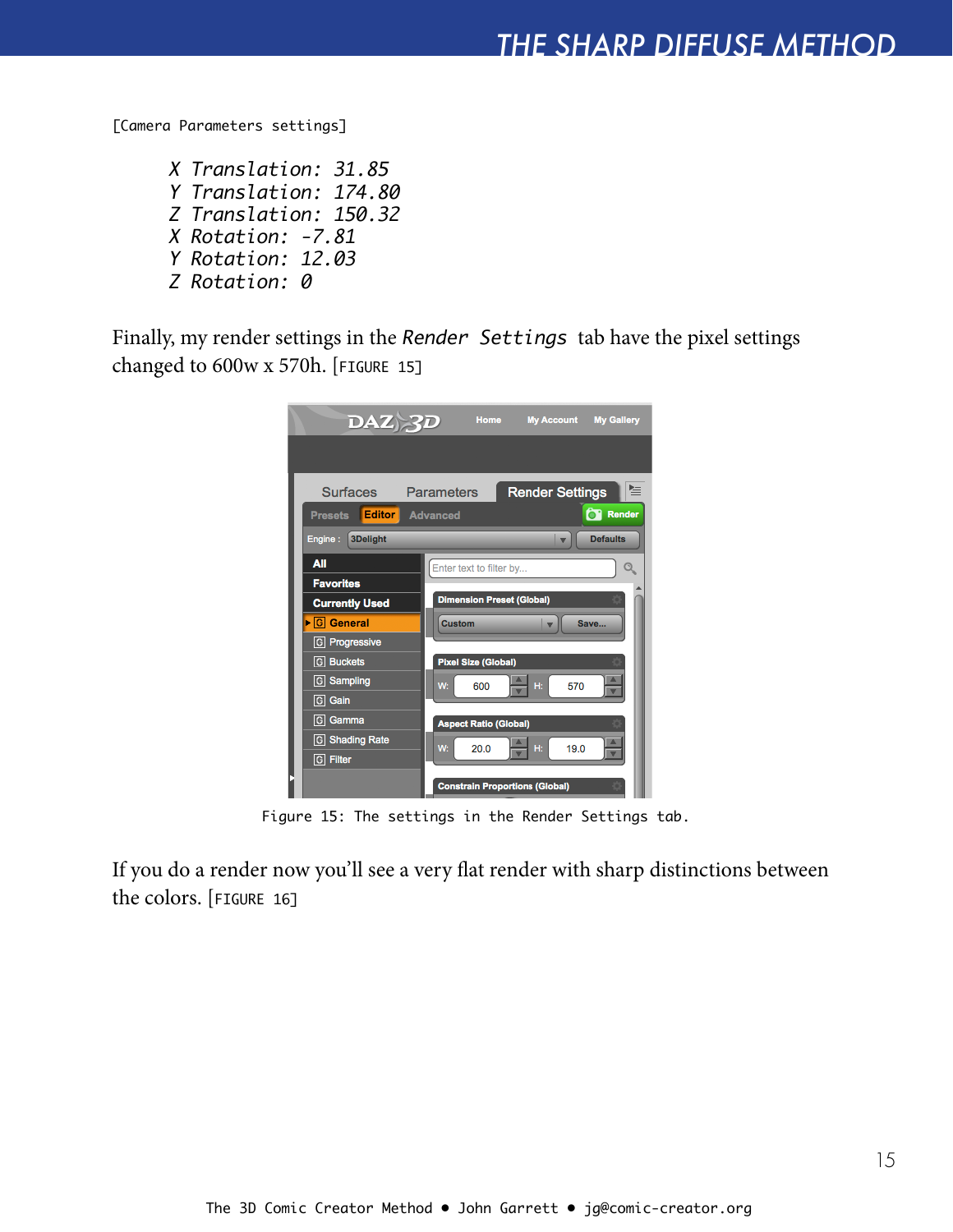

Figure 16: First render.

This is the BASIC setup for the Sharp Diffuse treatment. If you've followed along this far you can already see how little work is involved compared to the Ambient Method. We don't have to create a separate shadow render and combine it later, for example.

However, there's still a lot that we can do to improve the look of our first render.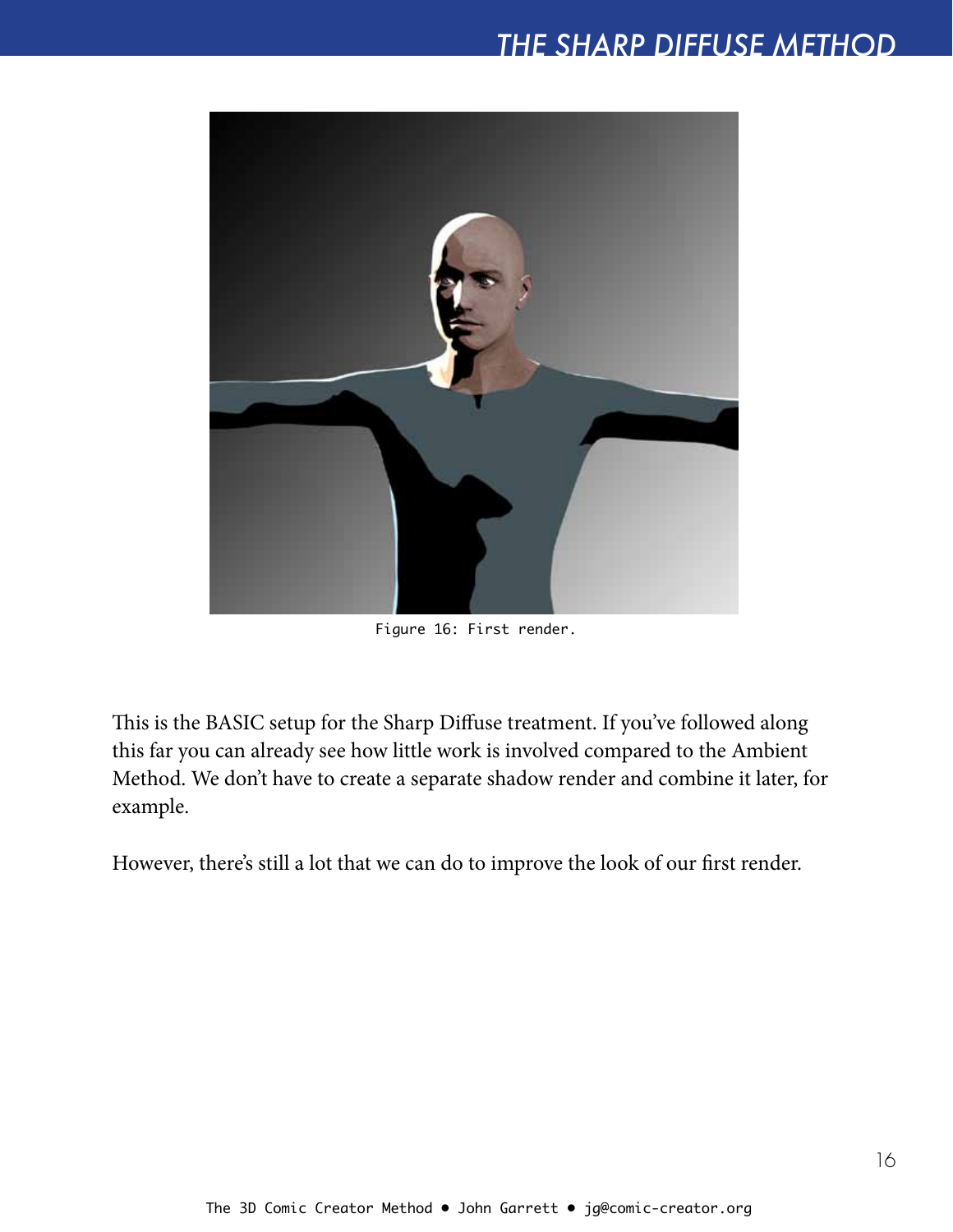#### **PART FIVE - Sharp Diffuse Customization - Textures**

The following customizations should be tested with every surface, character and scene. What looks good on one surface or scene may not look good on the next one. You'll have to determine if their use is warranted for yourself.

The first thing I usually do is remove all of the textures in the Diffuse Color channel. This is because I want a flat color result when I render, and many times the supplied textures on the models interfere with that.

Unfortunately, when it comes to characters this requires a little extra elbow grease. For example, select Genesis in your Scene tab, then in the Surfaces tab select the "01-Face" surface selection set.

In the right column of the tab, scroll to the Diffuse Color channel, then click the texture icon and choose "None" from the resulting pop up menu. The face of your Genesis character should change to a blue/white color in your center Viewport.

Now click in the color field of the Diffuse channel where the three RGB value numbers are listed. Once you click on it the Select Color window will pop up. We'll change the color of the surface in here.

Click the second icon from the left to go into "RGB Sliders" mode, then enter these numbers:

R: 221 G: 173 B: 153

This will give you a pink/tan-ish color that I'm using to approximate skin. It might appear a bit blue at first, but that's because the default Specular Color is a blue color. [FIGURE 17]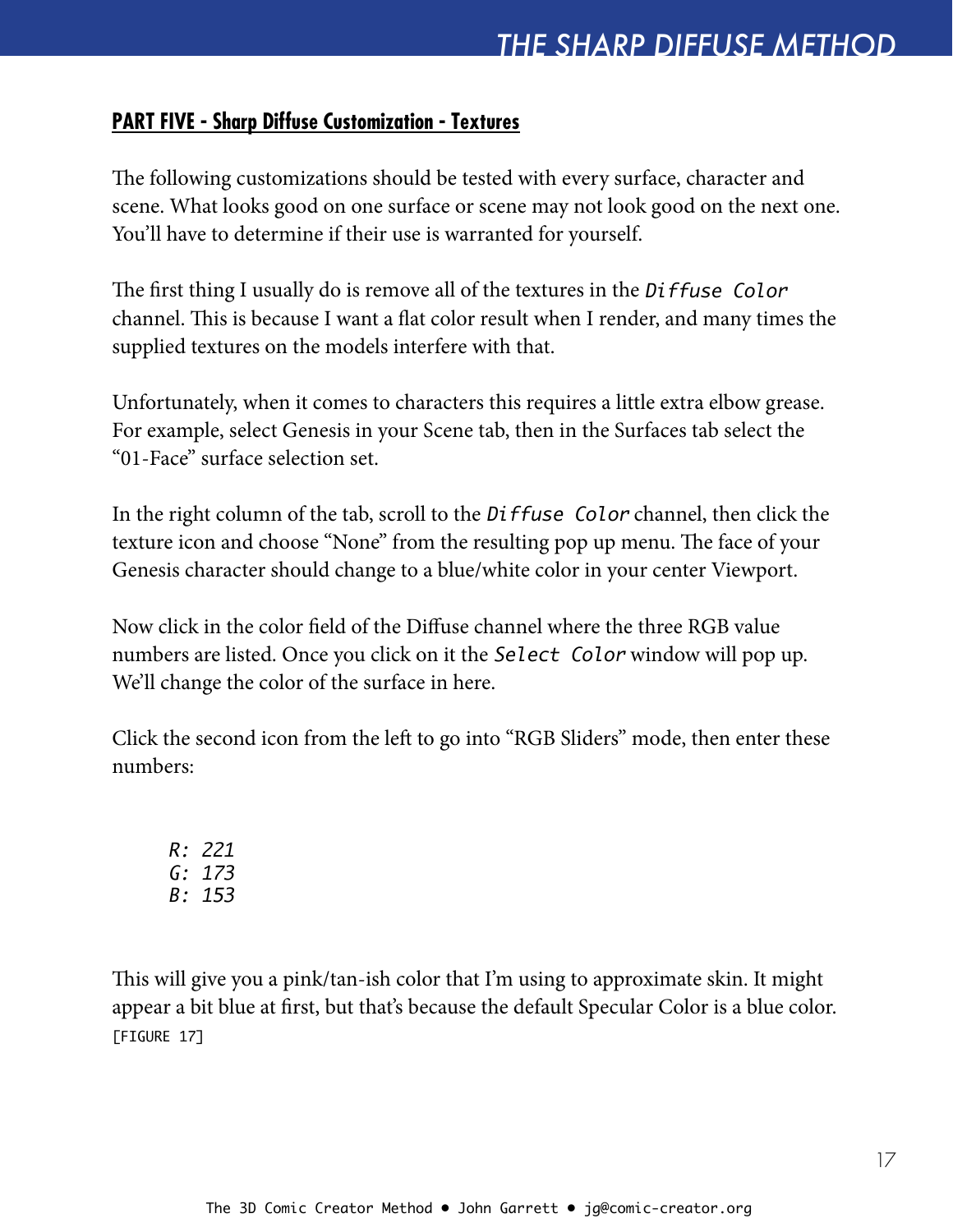

Figure 17: Face texture removed. It appears a bit blue because of the specular color.

We'll need to change the specular color to something closer to our diffuse color. I usually pick a lighter shade of the base diffuse color. Remember, we're not trying to approximate real human skin here, we're trying to approximate a comic book drawing.

To do this, scroll down to the Specular Color field, then select the icon to the left of the color and set it to "none". We don't want that texture map controlling how the specularity is applied, we want it to be directly affected by our lights.

Then in the color field, click to pop up the Select Color dialogue and change it to:

R: 239 G: 187 B: 166

Then you should see the blue color disappear from the face. [FIGURE 18]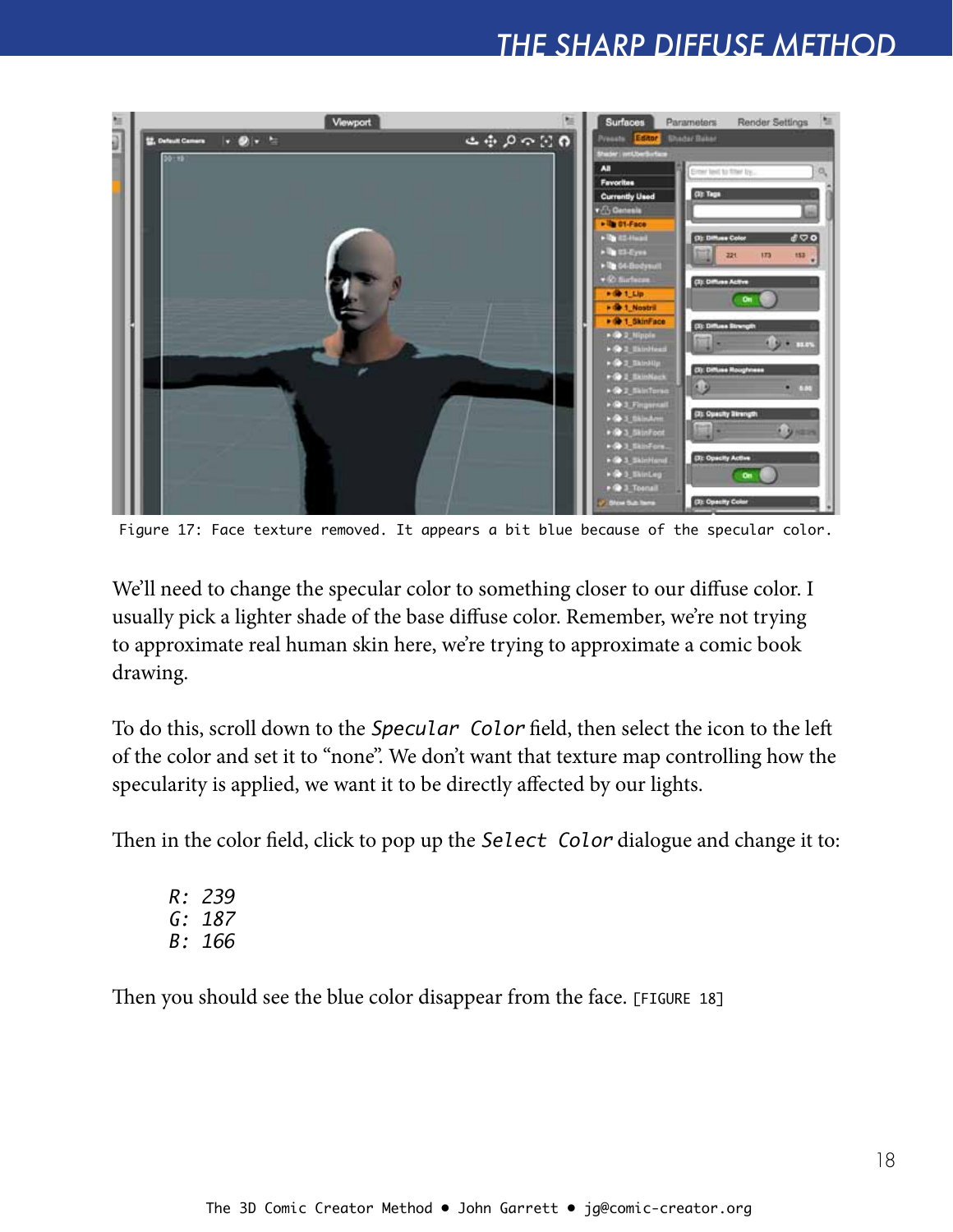

Figure 18: Changing the specular color removes the blue tint for the face.

*TIP: You could also hover your mouse over the numbers directly in the color field of the Diffuse Color channel. Your mouse pointer will become a double-sided arrows cursor, which will allow you to slide the numbers up or down. Yet another way is to simply right-click on the number and it will become editable, then you can enter the new number right there. I don't normally use either of these ways, because back in the Daz 2 days trying those methods would result in a crash 50% of the time on my Mac. As such, I've trained myself not to do it, even though it appears perfectly safe now.*

A quick render now will show a render that is somewhat similar to your first one. You'll see immediately that the face is much more flat compared to the skin texture which is still on the neck. To me, this is a desirable effect. I want to start this thing out flat and build up the modeling myself without the skin texture interfering with the process.

But that's not the main thing. The main difference is that the character doesn't have any eyebrows! Curses! [FIGURE 19]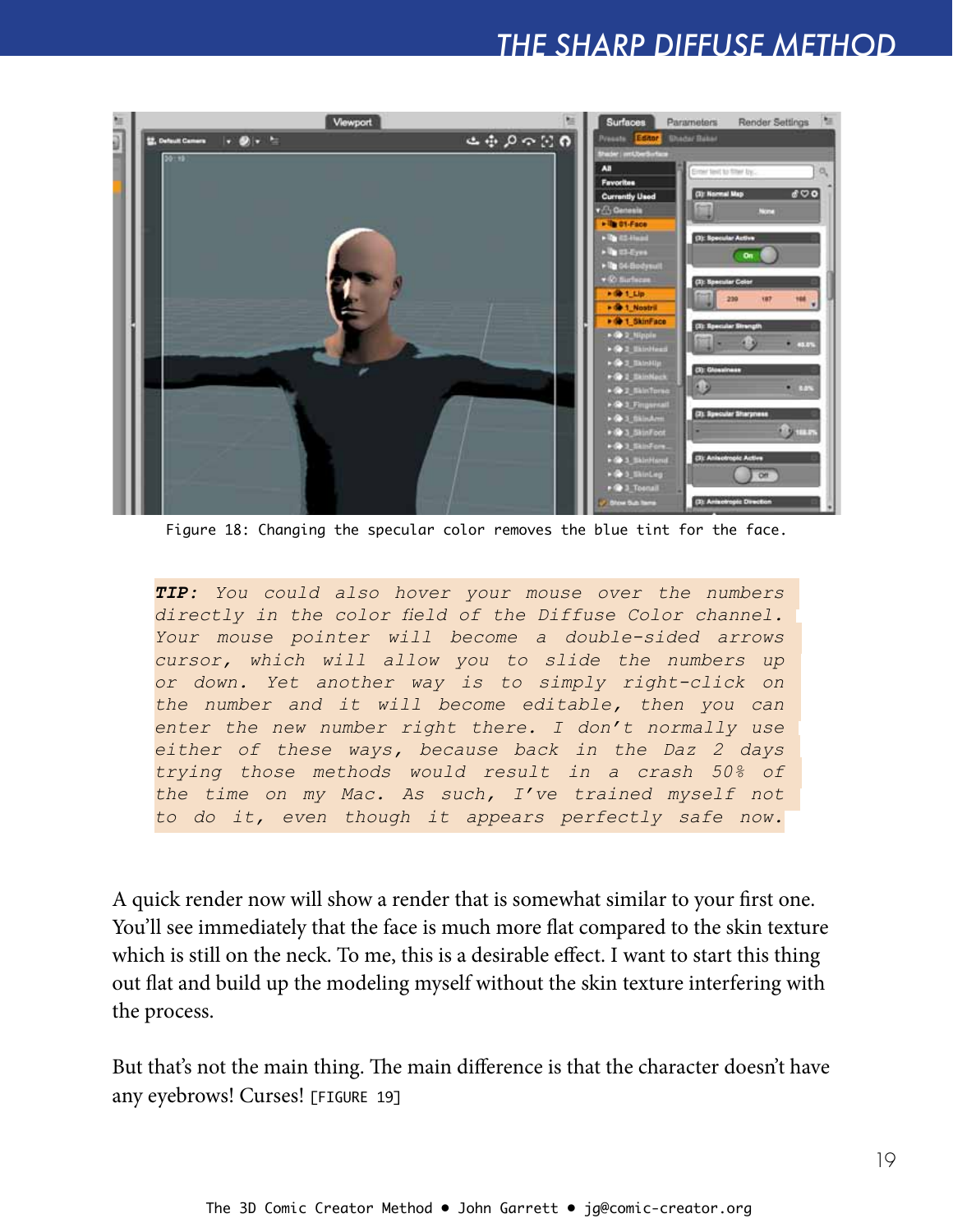

Figure 19: Render with no face texture...and no eyebrows....

This may or may not be an issue for you, but the vast majority of the characters I make are human with their faces exposed, and they need eyebrows to look normal.

I tried a few methods to make eyebrows, including using a transparent .png with only eyebrows as the Diffuse Color texture, or using a black and white mask in the Ambient channel to only darken the eyebrows, but it just didn't work well, and was cumbersome, to boot.

In the end, the only reliable method was to go back to the actual face texture template for the character, completely cover the face with a flat color, then paint the eyebrows on top [FIGURE 20].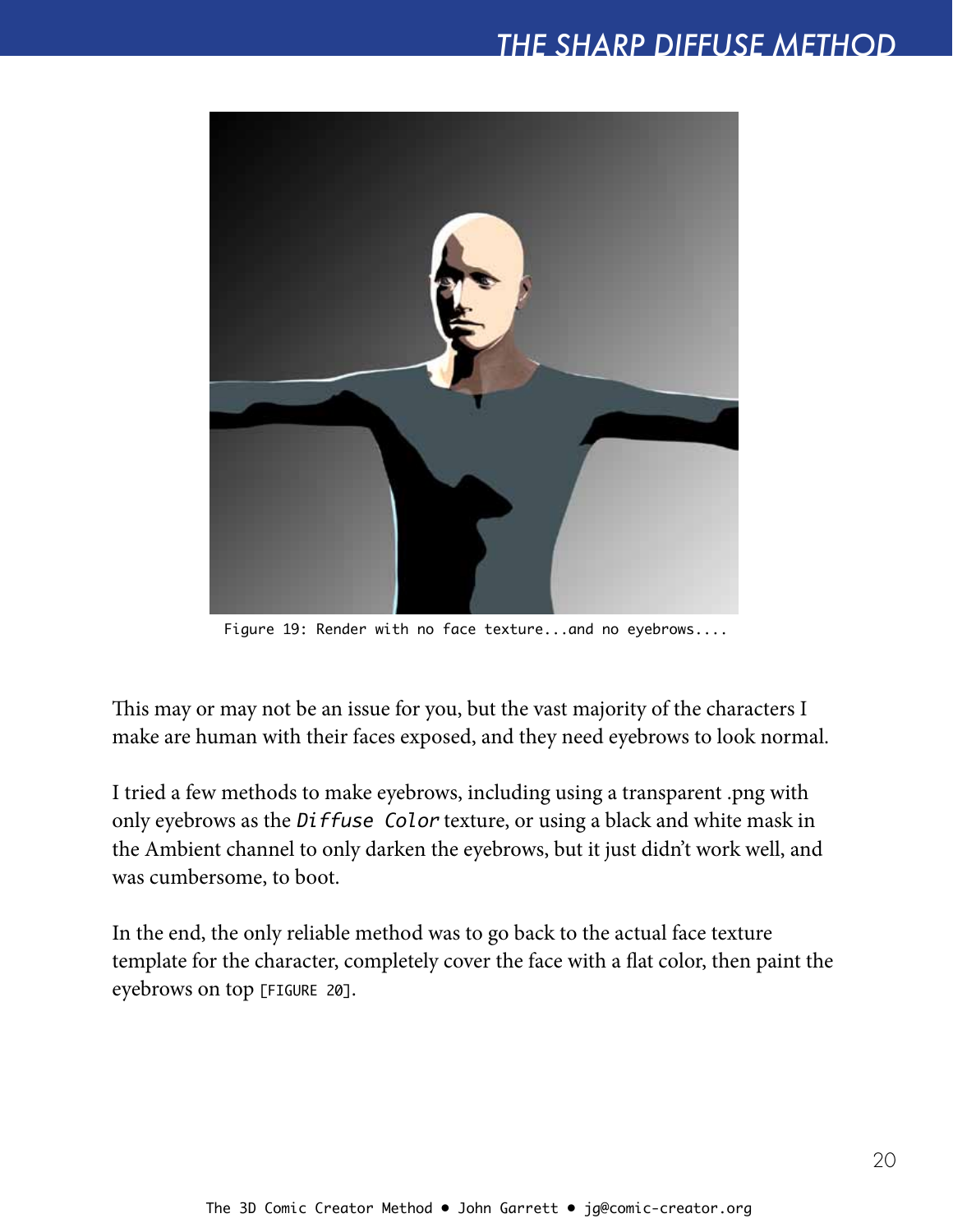

Figure 20: The "Basic Face Texture" I created.

Using this as a texture works well, but it likely won't match up well with the color in use by Daz for the 2\_SkinHead and 2\_SkinNeck surfaces.

I've found that even if the color set in Daz is the exact same RGB value as used in Photoshop/Gimp, you may still see a line where the seams meet in some renders.

To prevent this I just went back to Photoshop and removed the eyebrows I had painted, leaving only a solid square of color. I then saved that file to use as the texture for the head, neck, and pretty much every other skin part of the body that would be exposed. [figure 21]

You could have different textures for the nipples, fingernails and toenails, but since they have specific surfaces (unlike the eyebrows), I can usually distinguish those by raising the glossiness or changing the color, etc.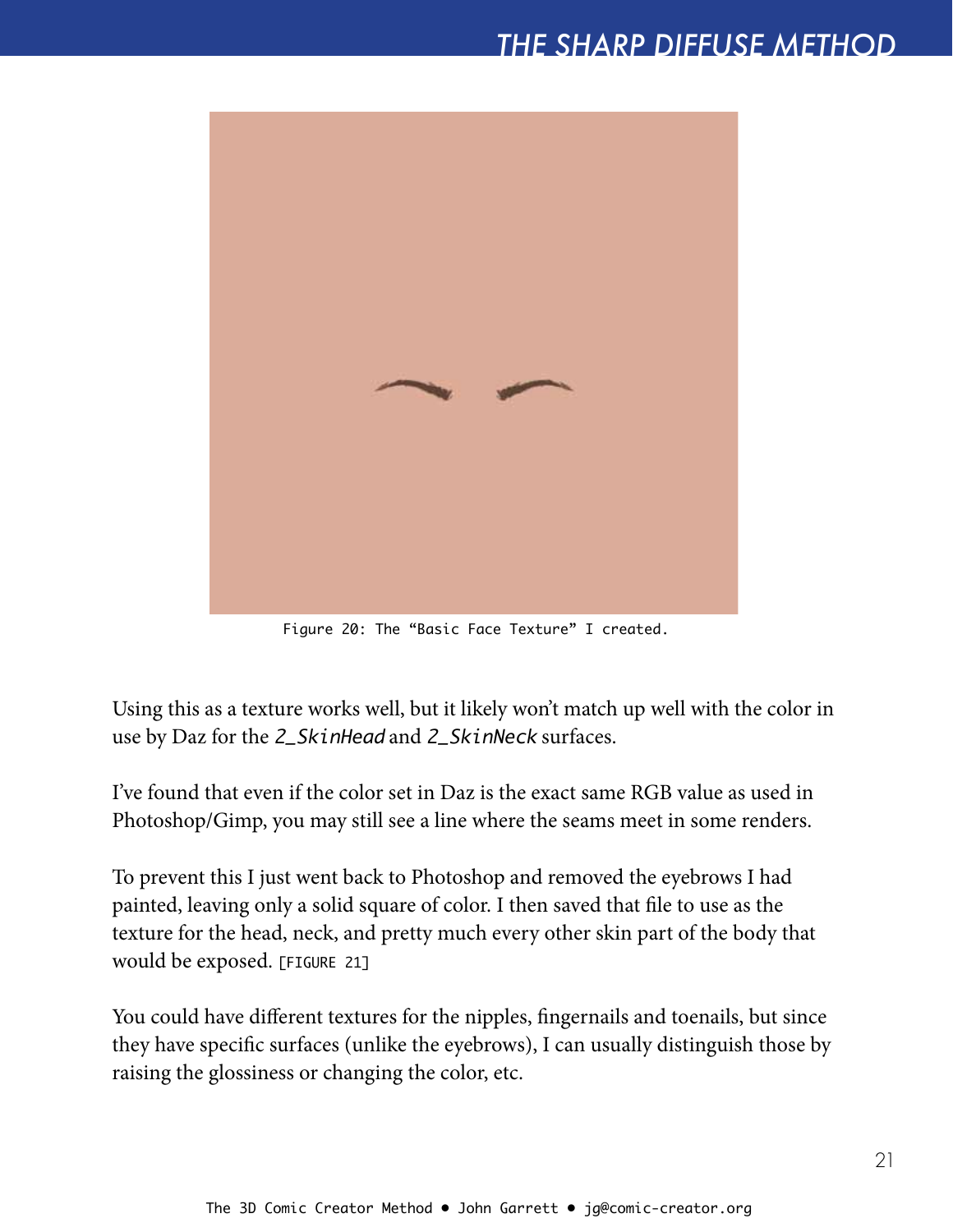

Figure 21: The "Basic Body Texture" I created. Yes, it's just a block of color...

I've included many of the face eyebrow textures I created for Genesis, Genesis 2 and the M4/V4 line of models. You can adjust them or share them as you wish.

For now, with the "01-Face" selection set selected, go back to the Diffuse Color field, click the icon for the texture map to the left of the color field and load up the "Basic\_Face\_Texture.jpg" *(included with your download)*.

Once you load it in, the face will appear very reddish. This is because of the color we put in the color field earlier. That color is multiplying on top of the texture and making it come out a lot darker.

Since our texture map already has the necessary color in it, we don't need that color set in the Diffuse Color field any longer. So now just click on that color and set it to pure white (255, 255, 255). Having pure white here will leave the color of the texture to show as is. [figure 22]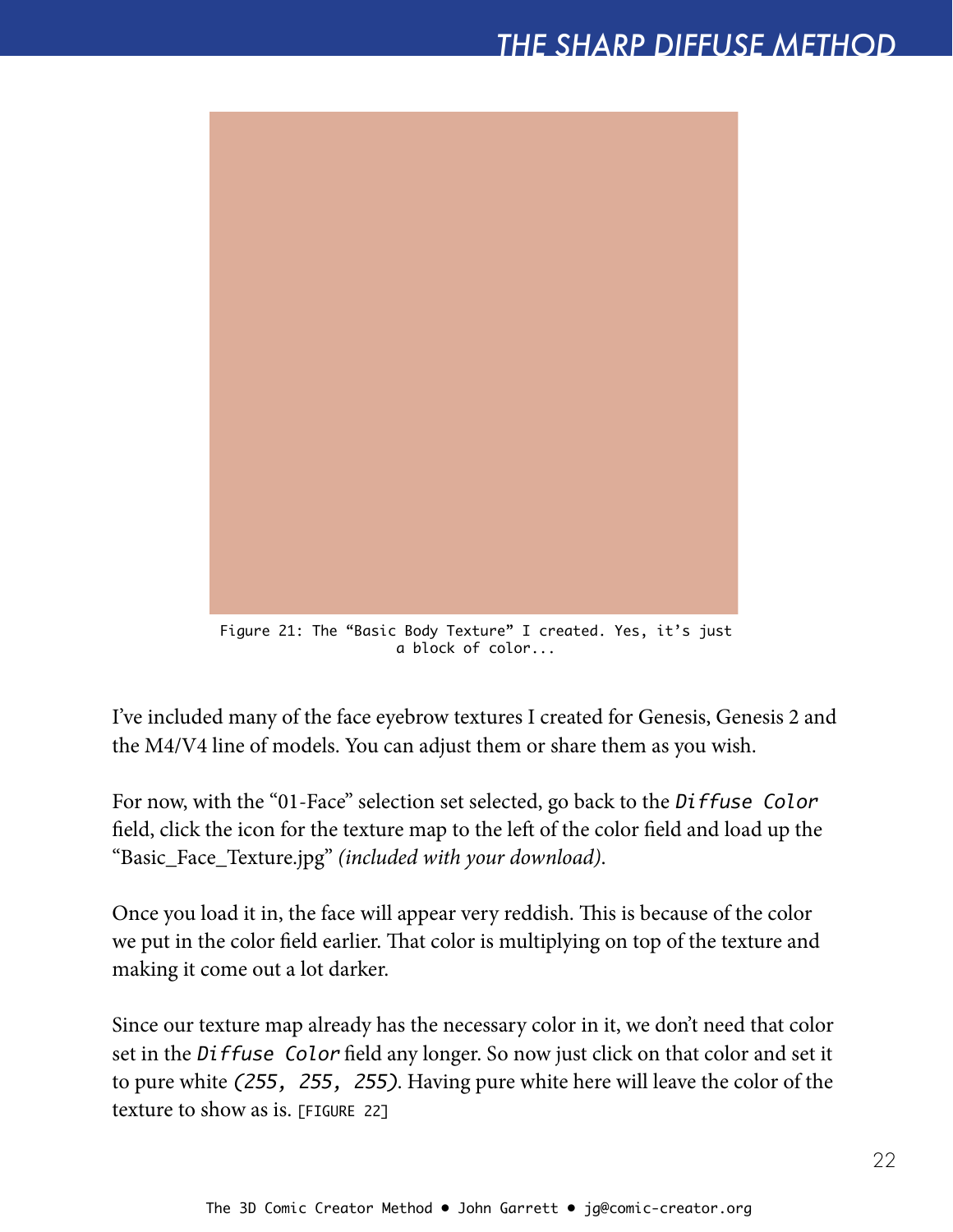

Figure 22: Face texture loaded and showing in viewport.

If you render now you'll see the same flat color that we wanted, but this time he has eyebrows. Yes! [figure 23]



Figure 23: Rendered with the Basic Face Texture. Eyebrows intact.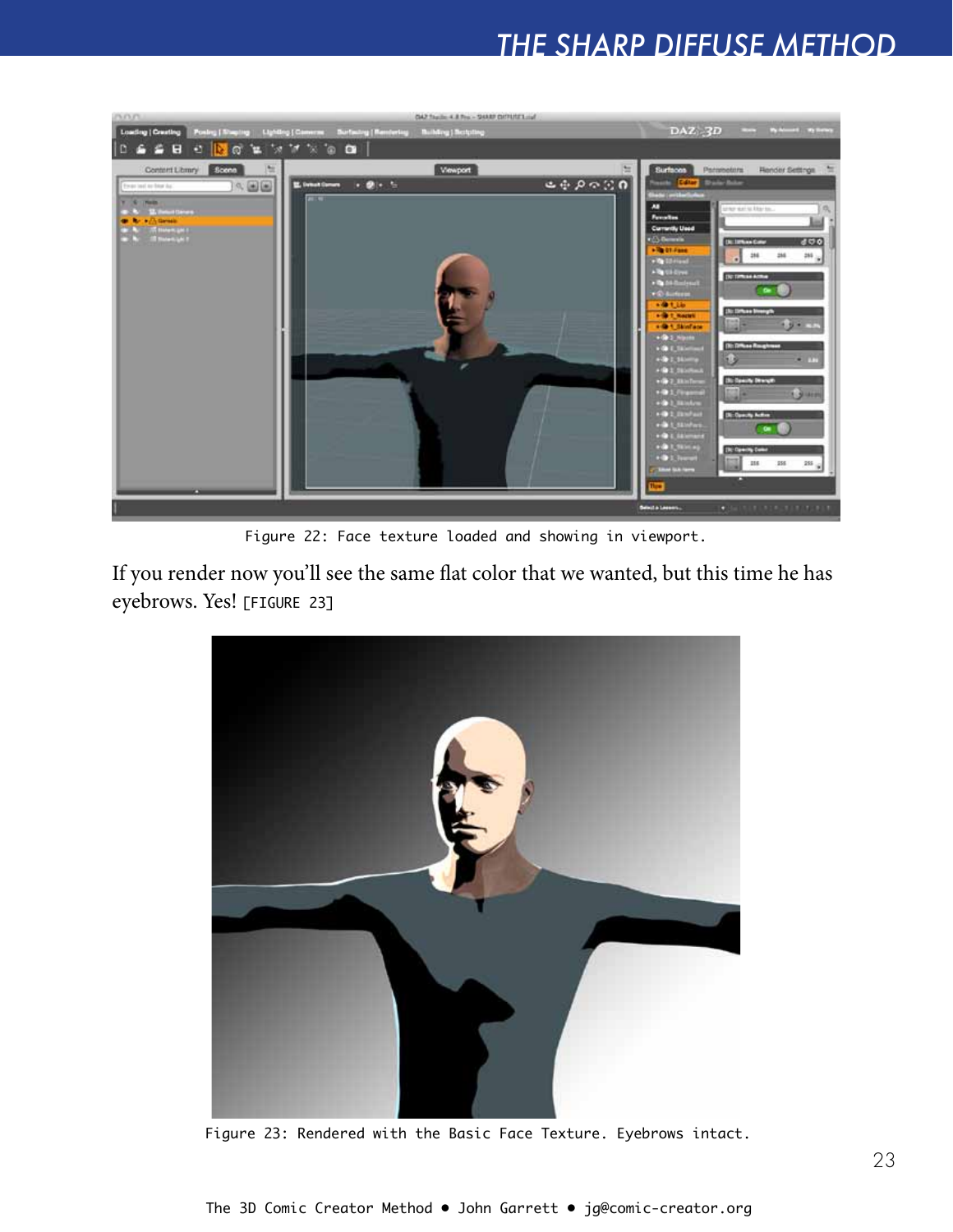However, the neck and back of the head (ears) are still using the default skin textures, which we need to get rid of. So now select your "02-Head" selection set, then go to the Diffuse Color field and load the "Basic\_Body\_Texture.jpg" file there. If the color in the color field isn't pure white, then change it to white now.

Also remember to scroll down to the Specular Color field, remove the default specular map and change the color to the same color we used for the face.

Doing a render now should show that face and neck are all the same flat color. [figure 24]



Figure 24: Face and body textures are now matching.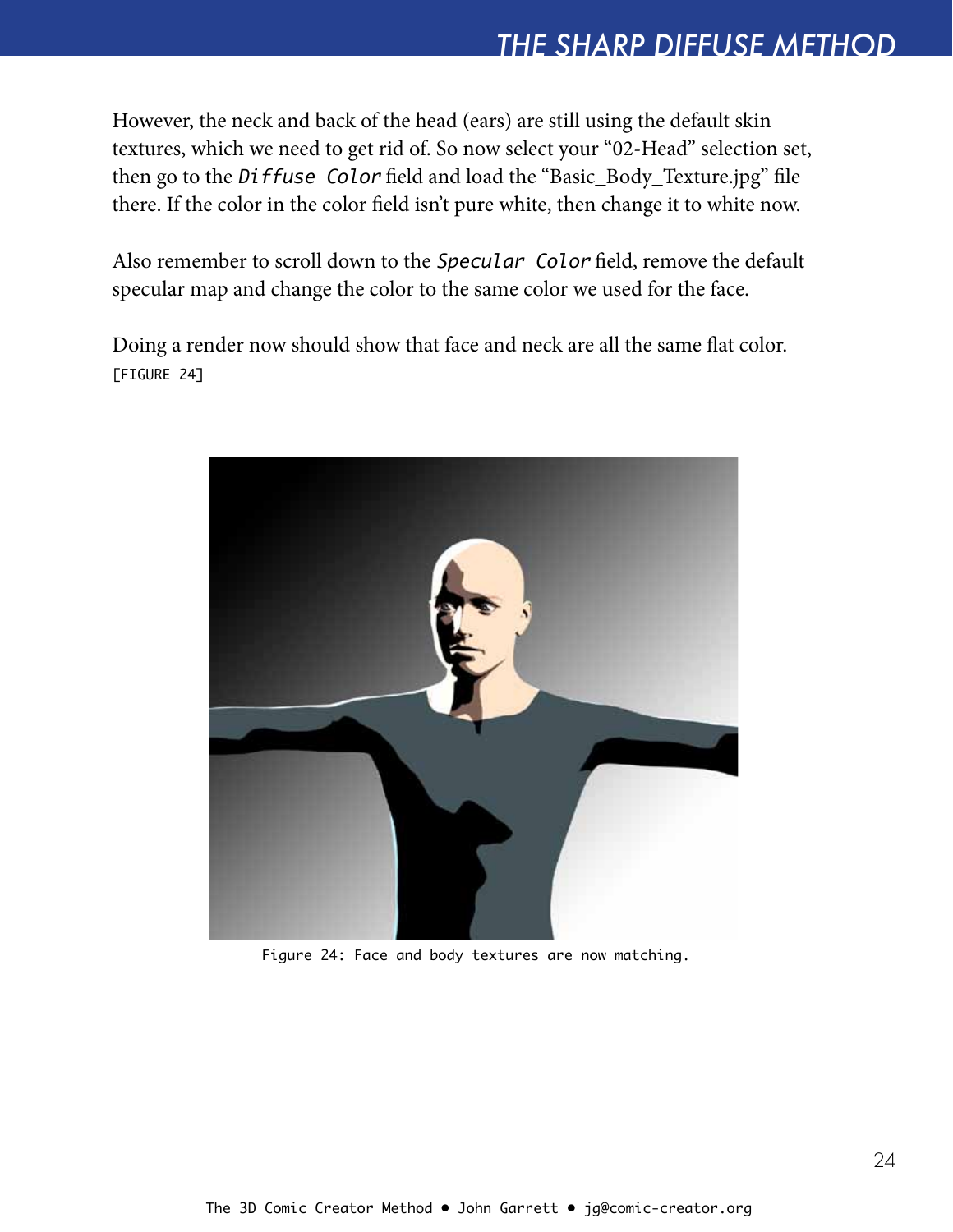#### **OPTIONAL: The Tear Surface.**

One thing I like to do with the tear duct surface is to turn it solid black. This way it kind of underlines and defines the bottom edge of the eye and provides a solid line in case our linework methods don't cover that area well.

To do this, select the "7\_Tear" surface of your Genesis character. The change these settings to match the below:

Diffuse Active: Off Opacity Strength: 100% Specular Active: Off Ambient Active: On Ambient Color: 0, 0, 0 (solid black) Ambient Strength: 100%

As we learned in the "Ambient Method" chapter, setting ambient to 100% while turning off diffuse and specular results in a color that doesn't really respond to the lighting, and for the most part stays as a flat color.

So setting the Ambient Color to black will leave a solid black line that won't lighten up even if there's a light shining on it. This makes it look like an ink line that was added on top of the color.

If you don't see a change in the viewport, it's probably because the Diffuse Strength and Specular Strength can override the Ambient Color. It won't render as long as you have Diffuse Active and Specular Active set to Off, but if you want your preview to look more like the render, just make sure the Diffuse Strength and Specular Strength is all the way at 0.

Changing the "7\_Tear" surface isn't necessary by any means, so feel free to skip this part of you don't like the look. The below image shows how it looks in a render. [figure 25]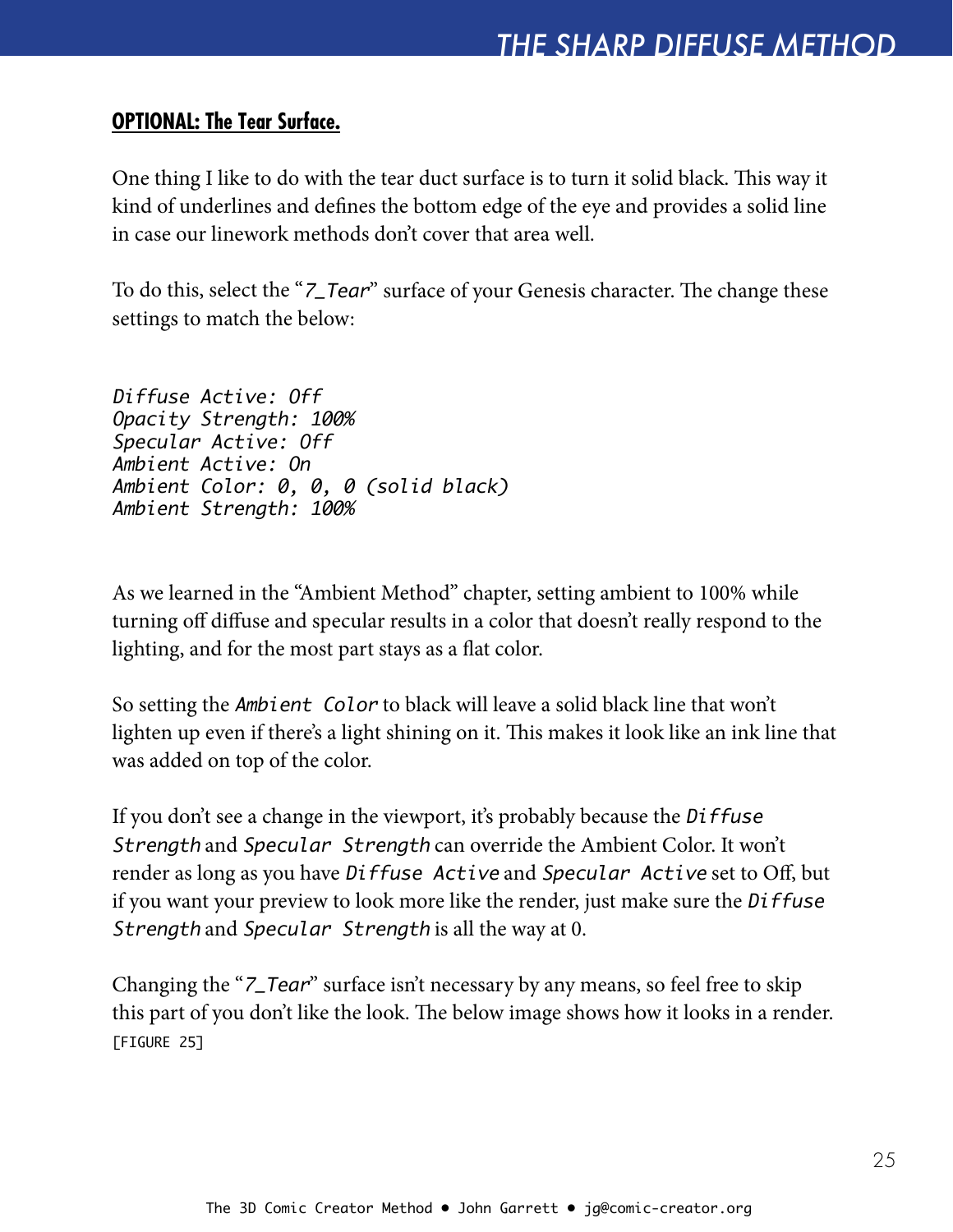

Figure 25: Tear duct rendering as a solid black line.

#### **PART SIX - Sharp Diffuse Customization - Bump Maps**

Here's another set of optional methods I use to punch up this Sharp Diffuse method. Again, this may not be a good fit for every character, but give it a shot and see if it gives you a style that you like.

I've repeatedly stated that I'm trying to achieve a simply, "flat" look with these techniques, and normally that precludes the use of bump maps, which are intended to raise or lower surfaces to trick the renderer into thinking the surface is much more diverse than it really is.

However, if we use the right kind of map, and are very careful with the strength settings then we can really punch up the artwork.

Similar to the "textures" customization above, I almost always dump whatever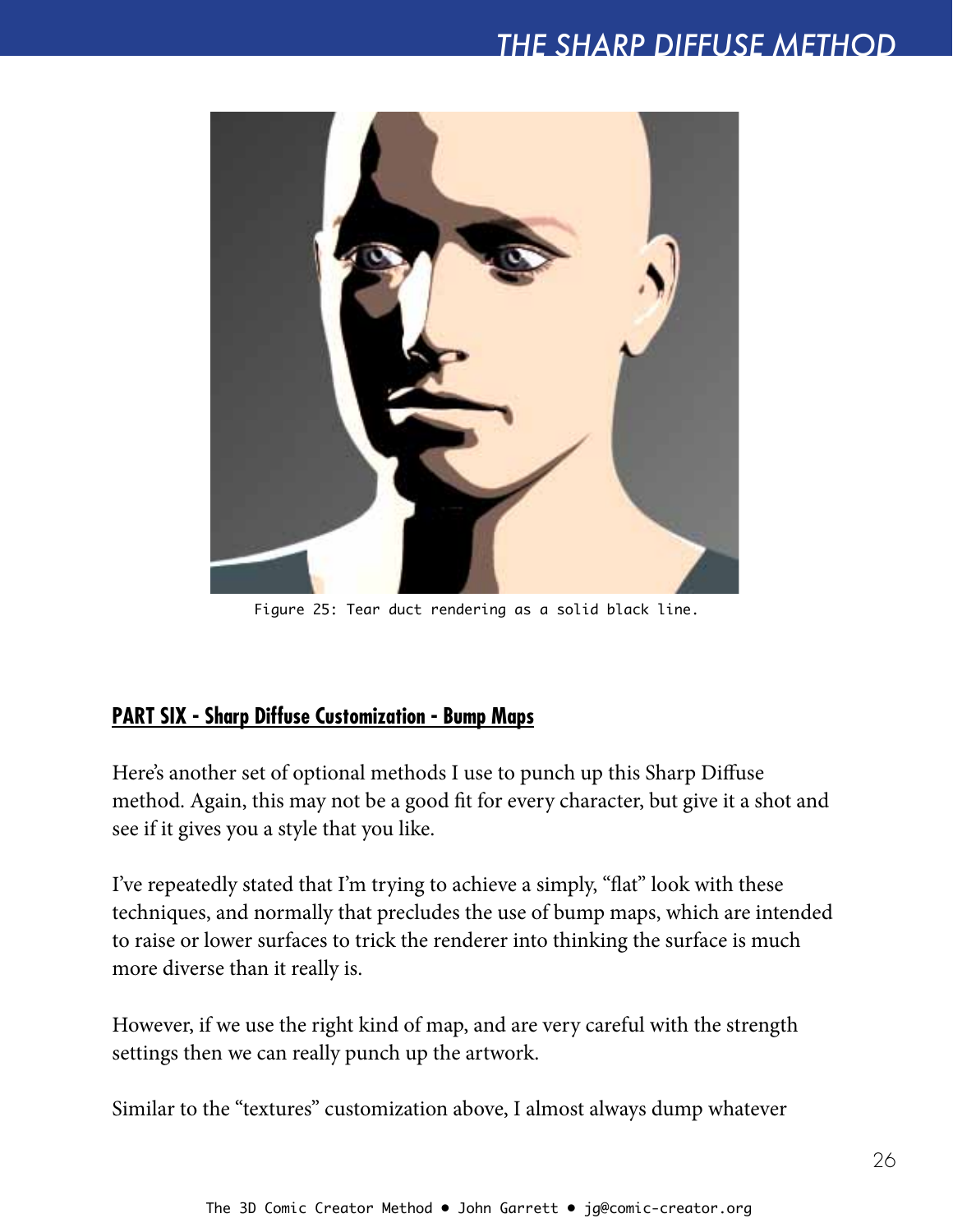bump map was included with the surface by default. This means all the skin bumps for the characters, as well as bumps for buildings or other props. Just get rid of them entirely.

Generally, you want to use bump maps that are closer to black and white linework, as opposed to grayscale with a lot of subtle variations. Subtle gradients in a bump map can really muddy your color and flatten out your comic texture (an ironic twist, since bump maps are usually meant to infuse a bit of life into otherwise flat textures).

If I replace bump maps at all, I tend to use a somewhat generic "pattern" texture. For example, I might use a crosshatch pattern for skin, a simple line pattern for objects like metal, or even a dot pattern for alien skin or other rough surfaces.

To give it a try, select your Geneis figure, then make your Surfaces tab visible. Select the 01-Face and 02-Head selection sets we made earlier (or just select all the visible skin portions if you didn't make the sets).

Now in the Bump Strength parameter, add the "crosshatch.jpg" texture *(included with your download)* from the texture dropdown menu on the left.

For settings, use these values:

Bump Active: ON Bump Strength: 25% Bump Minimum: 0.10 (make sure it's POSITIVE .10, not NEGATIVE -.10) Bump Maximum: 0.15

Rendering now will show you a slight roughness to the shading on the face and neck, as if there's a little "tooth" to the paper or roughness on a brush if it were colored in a traditional 2D way. [figure 26]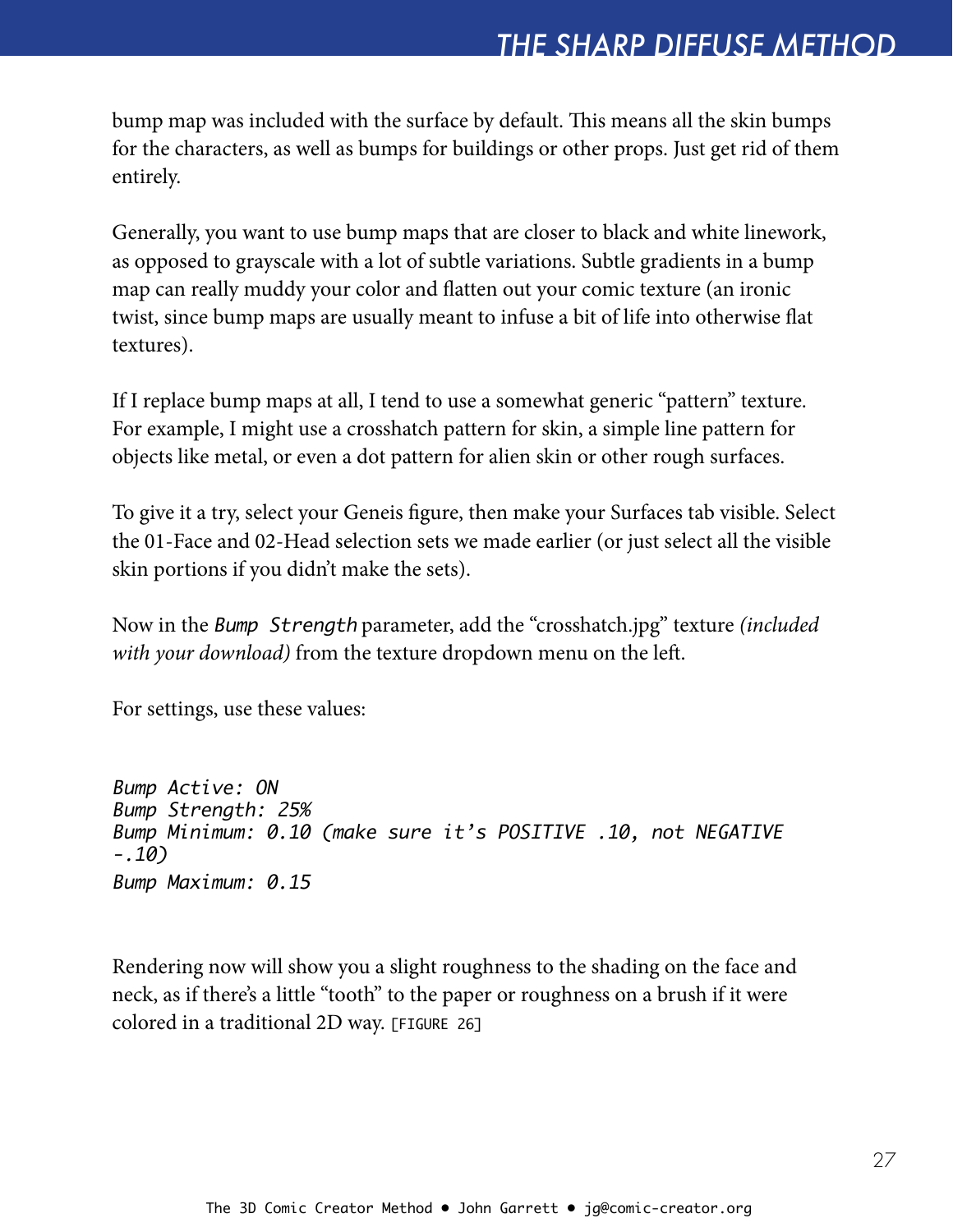

Figure 26: Rendered with the crosshatch texture applied in the Bump Channel.

Now we'll try a little bit of bump on the "suit" portions of the Genesis character. In the Surfaces tab, select the "04-Bodysuit" set and change the Bump Strength map to the "horizontal-lines.jpg" file.

When that's loaded, change the bump setting to match the below:

Bump Strength: 25% Bump Minimum: Leave at default, which should be -0.010 (NEGATIVE -0.010, not POSITIVE 0.010) Bump Maximum: Leave at default, which should be 0.010

Rendering now will show the bodysuit with the shading having a bit more tooth along the edges, to give it a bit more style. [FIGURE 27]